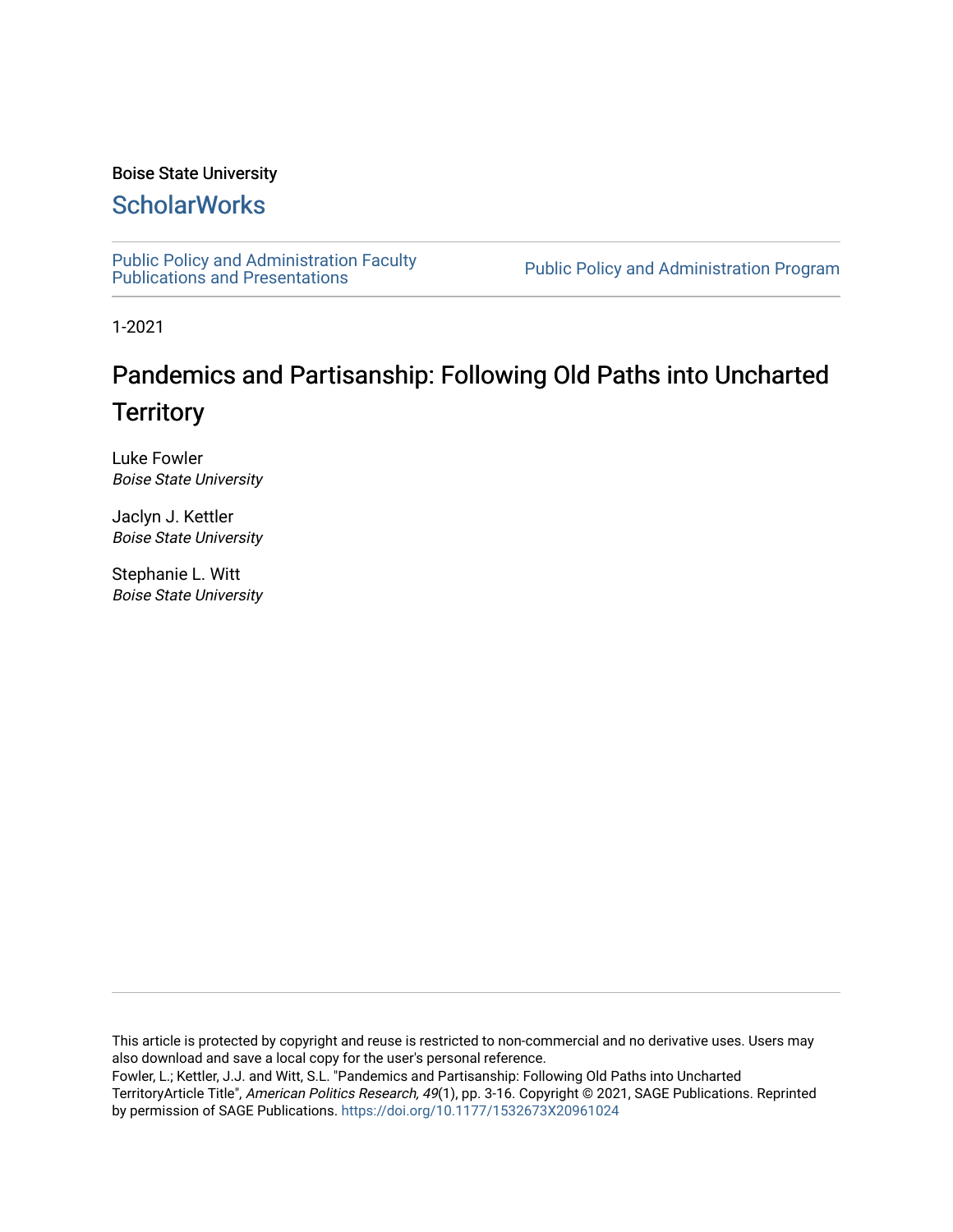# **Pandemics and Partisanship: Following Old Paths into Uncharted Territory**

**Luke Fowler\***

Boise State University lukefowler@boisestate.edu

**Jaclyn J. Kettler**

Boise State University

**Stephanie L. Witt**

Boise State University

#### **Abstract**

Although partisan politics tend be set aside during crisis, the timing of gubernatorial actions in response to COVID-19 is telling about how partisanship is shaping the way elected officials are reacting to this pandemic. Using an event history analysis, the authors find that Democratic governors responded to the White House's attempts to downplay the severity of the pandemic by declaring emergencies in order to draw citizen attention to and to prepare for a public health crisis. On the other hand, Republican governors resisted doing so until Trump declared a national emergency on March 13; however, Republican reactions were conditional on the president's job approval in their states. While the COVID-19 pandemic has pushed governments into uncharted territory, state governors appear to be following patterns of vertical partisan competition that mirror those of more conventional policy areas in recent years.

The COVID-19<sup>1</sup> pandemic has swiftly become a global health crisis that is challenging governmental capacities around the world to contain the spread of the virus and provide health services to the infected. While critics, domestic and abroad, have largely panned the U.S. federal response efforts in initial weeks, state governors, in contrast, were quick to take action as the pandemic arrived on their doorsteps (Slaughter, 2020; Rubin, 2020; Nossel, 2020). For example, on February 29, Washington Governor Jay Inslee, at the early epicenter of the outbreak in the U.S., was the first U.S. elected official to formally declare a state of emergency in response to COVID-19. California Governor Gavin Newsome followed suit within days, and by March 16, governors of all 50 states had officially declared emergencies (Povich 2020). Notably, this is the first time in American history that every state chief executive has done so in response to a public health crisis (Federal Emergency Management Agency (FEMA), 2020). While partisan politics tend be set aside during such times, the timing of gubernatorial action is telling about how partisanship shapes the way elected officials are reacting to this pandemic. For instance, 20 of 23 Democratic governors declared emergencies in their states before President Donald Trump declared a national emergency on March 13, while less than half of Republican governors did (12 of 27).

Historically, emergency declarations tend to be in response to natural or man-made disasters that tend to be defined by unplanned, dangerous situations that threaten human life for a temporary period of time, and as a result, create social or economic disruption (e.g., hurricanes in the Gulf Coast states, wildfires in the West) (Rutkow, 2014; Rutkow and Vernick 2017; FEMA, 2020). Less common are instances of emergencies related to public health crises. While also unplanned, these events tend to be viewed as less socially or economically disruptive and/or less acutely threatening to human life in the short-term. Additionally, mitigating public health crises typically unfolds over the long-term, which diminishes the temporary element of an emergency. Of course, this has not stopped experts from using "public health emergency" in political discourses to describe events such as the Zika virus (Gulland, 2016), the opioid addiction crisis (Gostin, Hodge, and Noe, 2017), or even gun violence (Koop, and Lundberg, 1992). While a

l

<sup>&</sup>lt;sup>1</sup> While coronavirus and COVID-19 are used somewhat interchangeably in the media, coronavirus refers to a group of viruses. Respiratory illnesses caused by strains of this virus group include influenza, the common cold, Severe Acute Respiratory Syndrome (SARS), and Middle East Respiratory Syndrome (MERS). A new novel strain is at the center of the current pandemic, and causes an disease which scientists have deemed "coronavirus disease 2019" abbreviated as COVID-19 (Center for Disease Control and Prevention (CDC), 2020).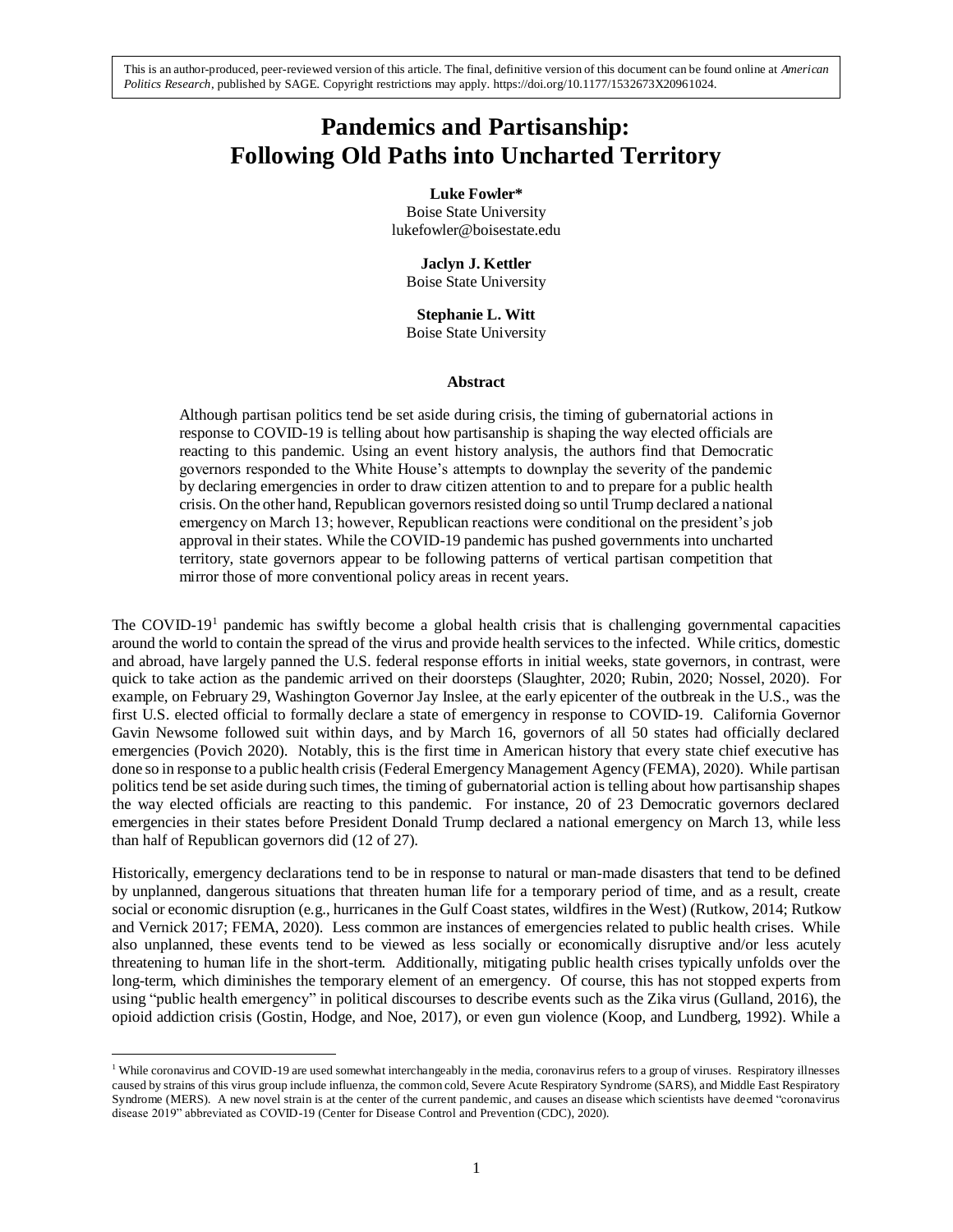select few states issued public health emergency declarations to address H1N1 and the opioid addition crisis, this has been rare (Rutkow 2014, Rutkow and Vernick 2017). Nevertheless, the COVID-19 pandemic has been distinctly different from previous public health crises in that the timing, potential severity, and disruption to social and economic norms in the U.S. has been more akin to a disaster, which has been a major catalyst for elected officials to employ the "emergency" moniker and invoke powers reserved for dire situations.

For governors, declaring an emergency has both substantive and symbolic benefits. While authorizing legislation differs from state to state, once a governor declares an emergency via an executive order, she is granted an array of powers in addition to the broad crisis management authorities possessed during non-emergency situations<sup>2</sup>. These may include: activating emergency response plans and/or operations centers; access to funds and/or personnel, equipment, or supplies reserved for critical situations; statutory immunities and liability protections for responders; and, suspension, waiver, or streamlining of rules or regulations that may hinder response efforts (Association of State and Territorial Health Officials (ASTHO), 2020). From an administrative perspective, declaring an emergency "change[s] the legal and operational landscape in which governments, private organizations, and the public operate" (ASTHO, 2020, p. 1-2). Additionally, there may be symbolic value in as far as governors use their moral authority to focus public attention. Louisiana Governor John Bel Edwards summed this sentiment up on March 11, when he declared an emergency: "We want to make sure people take this serious" (Hilburn, 2020). Specific to COVID-19, a March 13-14 poll found that 72% of respondents trusted information from state and local governments a great deal or good amount, while only 50% trusted the news media the same amount, which would suggest that gubernatorial declarations and state public awareness efforts are likely to have a bigger impact on the public than news coverage in terms of communicating the severity of the pandemic (Montanaro, 20202).

Despite the litany of scholarship on crisis and emergency management across several disciplines (e.g., public administration, public health), the literature on why emergencies are declared is rather thin (Noe and Furay, 2014). Among the few studies, Rutkow (2014) finds that most emergency declarations are used for coordinating state agencies and resource planning, particularly if out-of-state resources may be needed to meet demand. Furthermore, in comparison to disaster declarations that focus on managing aftermath (e.g., loss of electricity, unsanitary conditions), public health declarations tend to focus on preventive and/or containment measures to reduce the spread of illness (e.g., prevention and treatment activities). To this end, in analyzing the seven states that declared emergencies in response to the H1N1 outbreak in 2009, Rutkow (2014) determined that declarations were at least partially driven by the first confirmed cases within states or by federal actions (i.e., U.S. Department of Health and Human Services determining H1N1 constituted a public health emergency). This would suggest that governors may take some cues from the federal government, but are also responsive to the particular circumstances occurring within their state. Notably, five of those states were led by Democrats and two by Republicans, with the Republican governors leading the pack on emergency declarations. However, previous scholarship provides little insights into how partisan polarization and/or contested federalism that define the contemporary political landscape impact gubernatorial reactions during emergency situations.

As every good crisis tells us something about our institutions, we examine gubernatorial emergency declarations in order to understand the deeper party cleavages that manifest during this unprecedented challenge and have thrust us into uncharted territory. Given the propensity for Republicans to trust in President Trump and/or unwillingness to challenge his policy leadership, Republican governors were far less likely to consider COVID-19 as a serious threat early on as the White House strategy was to downplay the severity of the pandemic. As the White House strategy shifted towards a more aggressive campaign, marked by the announcement of a national emergency on March 13, Republican governors began following suit by declaring their own emergencies, but presidential job approval serves as an important conditional factor in this trend. On the other hand, the inherent dissatisfaction that many Democrats have in President Trump, their high levels of concern for social issues (including as public health), and their higher levels of trust in scientists and health experts, suggests that Democratic governors were much more likely to read the early White House strategy of downplaying as a lack of leadership or as another sign of an ineffective administration.

l

<sup>&</sup>lt;sup>2</sup> Every state has provisions for declaring an emergency, but 24 states also include special provisions for a "public health emergency," which provides for specialized application of emergency powers for crises or disasters that threaten public health (for more information, see ASTHO (2020). Also, it is important to note that declaring a state emergency is a separate process from that of federal agencies (e.g., Department of Health and Human Services, FEMA), and does not make federal resources available to states.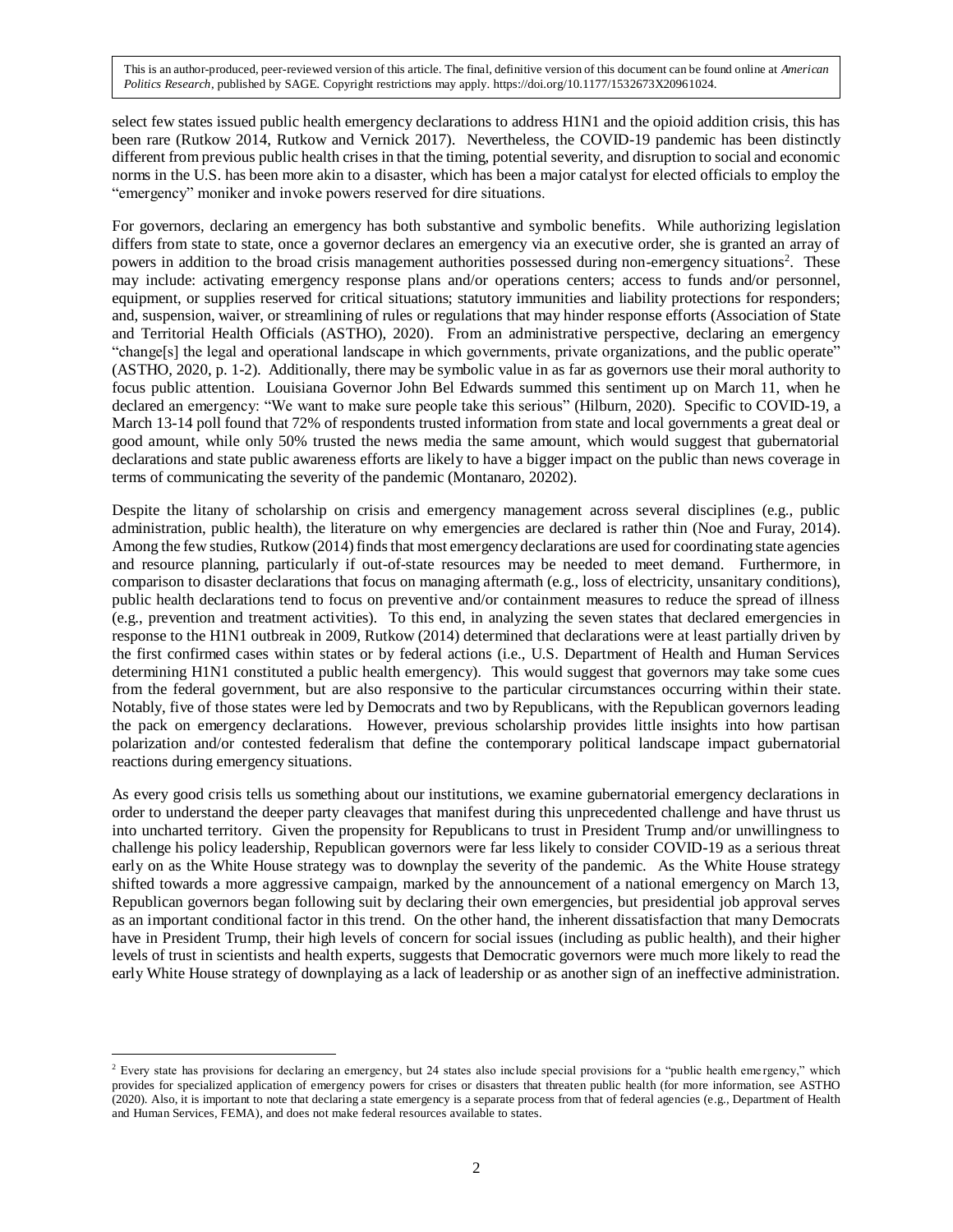As such, most Democratic governors likely believed that the federal government was ill-prepared for the pandemic, so they began to use their emergency powers as platforms to draw citizen attention to and to prepare their governments for a public health crisis.

# **Governors as Partisan Actors**

Given the global scale at which this pandemic has spread and previous experiences with outbreaks of Severe Acute Respiratory Syndrome (SARS) in 2002 and H1N1 influenza in 2009, it is unprecedented to see states take a more aggressive approach to containment than the federal government. However, states have become increasingly active in contesting federal leadership and shaping policy in recent years, and this activism has taken on a distinctly partisan character. Jensen (2017) contends that while there is no specific pivot point, governors are "mirroring an increasingly polarized landscape around them" (pg. 314) which emerged sometime in the early to mid-2000s. Specifically, governors are using their positions to engage in partisan conflict through federalist institutions by "challenging the federal government when it is controlled by the opposing party" (Goelzhauser and Rose, 2017, p. 286). This manifests not only in the way governors advocate for policies within their own states, but also how they lobby federal officials and wade into conflict over disputed policy areas. Legislative gridlock and the appearance of federal inaction on key policy issues, such as climate change, only serves as a catalyst for more aggressive state action, as state elected officials find political advantage in occupying a contested policy space, advocacy groups venue shop for policymaking bodies friendly to their cause, and voters of the opposing party become dissatisfied with presidential or Congressional actions (Conlan and Posner, 2016; Jensen, 2017; Rose and Bowling, 2015; Rose and Goelzhauser, 2018).

In a broader contest, this is a manifestation of contested federalism with roots in the mid-2000s as states and the federal government ran into more conflict over who would lead on emerging policy issues. In large part, this resulted from a shift towards bottom-up activism from subnational governments and the federal government attempting to reclaim policy spaces that states occupied in response to national inaction (Gamkhar and Pickerill, 2012; Riverstone-Newell, 2017). For instance, throughout the George W. Bush administration, states led the way on climate change as the federal government largely followed a policy of benign neglect, but under President Barack Obama, the national government tried to wrestle away control, leading to conflict over who controlled the climate policy agenda (Rabe, 2011). In many cases, the federal government serves as a mitigating force between states pushing for more progressive policies at the national-level and states pushing to uphold the status quo. Consequently, the federal government tends to find itself being challenged for doing too much by one group of states and not doing enough by another group of states, with these challenges being at least partially driven by partisanship as policy preferences are more likely to align if state and national leaders share a partisan affiliation.

While asymmetries in federal-state relations are nothing new, scholars argue partisan conflicts in federalism have only grown more brutal in the aftermath of the 2016 elections and a switch of Republican and Democratic positions on federal versus state authorities (Goelzhauser and Konisky, 2019). Since taking office, Trump has pushed new policies onto states relating to immigration, climate change, and healthcare through administrative action that have gone mostly unchecked by Congressional Republicans and Republican Governors, even though the Republican Party has traditionally advocated for states' rights. On the other hand, Democrats, who have largely advocated for a big federal government since the New Deal and supported similar administrative actions by Obama, are now focusing their efforts at sub-national levels in order to challenge federal authority over these issues (Goelzhauser and Rose, 2017). To this end, Democratic state leaders have relished playing spoiler to the goals of the Trump administration by refusing to implement policies or filing lawsuits to block federal laws from being enacted (Somin, 2019). The result is a divergence in not only the types of policies that Republican and Democratic governors enact, but also how they react to federal leadership on any policy issue.

Furthermore, it is difficult to separate partisanship from ideological orientation, which may contribute to divergent response strategies to public health crises, like COVID-19, as there are fundamental inter-party differences in policy preferences. In general, Democrats tend to want more public services supported by a larger government, while Republicans prefer a smaller government that provides fewer services (Grossmann and Hopkins, 2015; Pew Research Center, 2015). To this end, a majority of Democrats now strongly favor or somewhat favor a public health insurance option or a national health plan, which would indicate that they view public health as a public, rather than private, good (Lopes et al., 2020). Thus, simply from the perspective of partisan orientations toward the role and size of government, it seems likely that Democratic governors will favor using the government to address public health issues, and therefore, be quicker or more aggressive in their response to COVID-19, including declaring a state of emergency.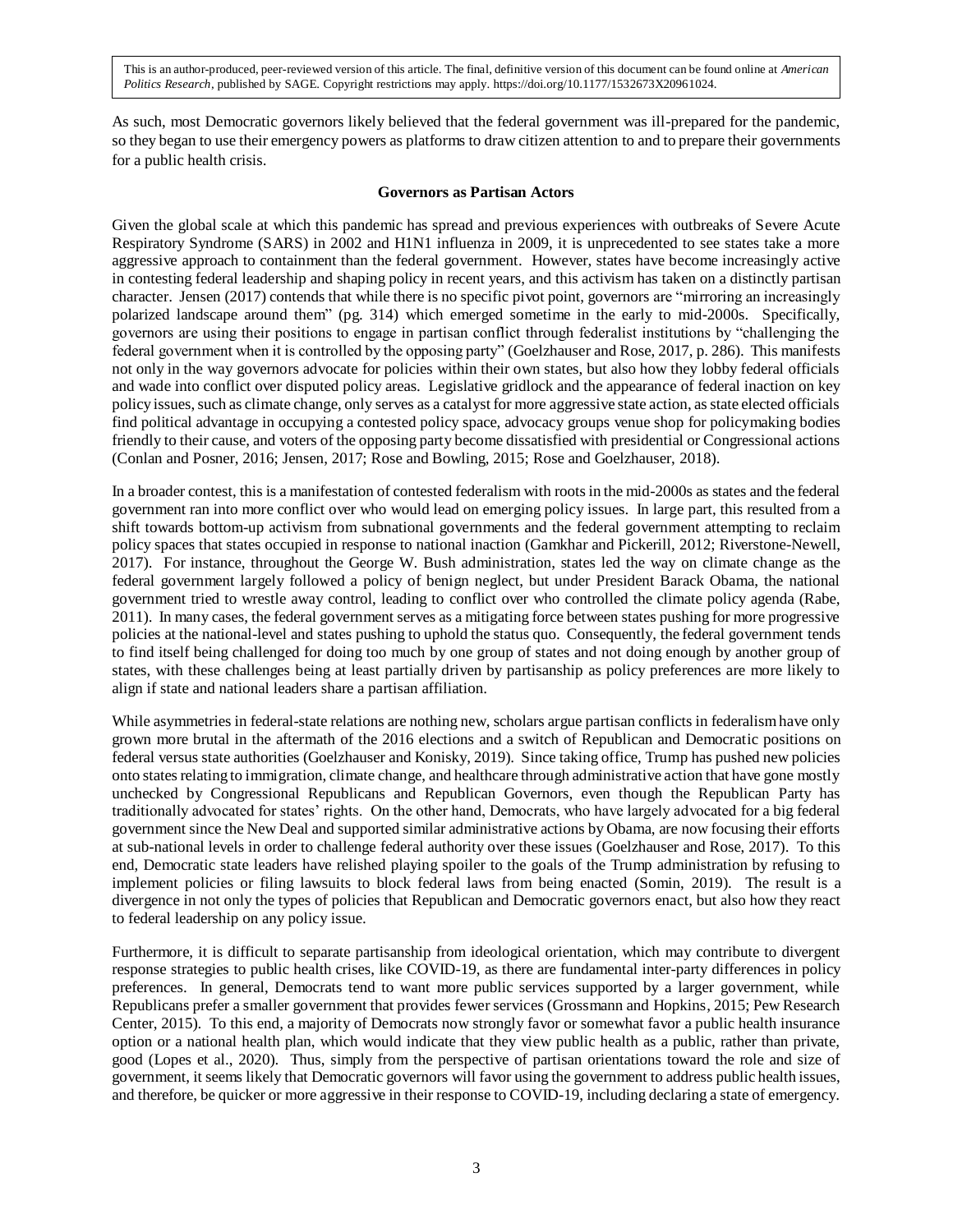While this pandemic is pushing government into uncharted territory, how political parties orient themselves towards this crisis is likely informed by citizen preferences, and previous scholarship argues that citizen preferences and related health behaviors are highly correlated with partisanship (Baum, 2011; Kriner and Reeves, 2014; Gadarian, Goodman, and Pepinsky, 2020). For instance, in analyzing 120,000 individual survey responses spanning the 1990s and 2000s, Kriner and Reeves finds that party identification is the single most important predictor of support for healthcare reform. Specific to public health crises, Baum (2001) found Republicans were far less likely to be concerned about swine flu or to become vaccinated during the 2009 H1N1 outbreak, in comparison to Democrats. This is largely driven by information availability and messaging in a fragmented media marketplace, where exposure to information that challenges preexisting beliefs is limited and individuals tend to obtain information from sources that confirm their preexisting beliefs (Baum, 2011; Gollust and Cappella, 2014). Thus, at the individual-level, Republicans and Democrats are exposed to different facts and opinions on the threat of public health crises, which is exacerbated by inconsistent messaging from elected officials (Baum, 2011; Deslatte, 2020). This ultimately leads to differential attitudes and behaviors as individuals rely on their partisan lens to interpret ambiguous circumstances.

Preliminary evidence indicates these trends extend to COVID-19. Gadarian, Goodman, and Pepinsky (2020) indicates "consistent partisan differences among Americans not only in terms of their desired public health and public policy responses, but also on health behavior, like hand-washing and social distancing practices" (p. 1). Additionally, survey evidence from early March indicates that Republicans reported less concern about COVID-19 and less willingness to take individual action in response to the threat, compared to Democrats (Aleem, 2020; Badger and Quealy, 2020; Beauchamp, 2020, Reuters/Ipsos, 2020). Another poll from mid-March found that 76% of Democrats, compared to only 40% of Republicans, thought the coronavirus was a real threat (Montanaro, 2020). Furthermore, preliminary research (by political scientist Brian Schaffner) finds that Google searches for hand sanitizer were lower in U.S. media markets with higher proportions of the population voting for Trump, with this trend continuing until a national emergency was declared on March 13 (Beauchamp, 2020). This would indicate that a partisan divide is emerging among the public, which may further influence government responses. Anxiety and trust in experts may at least partially explain some of this trend. Looking at previous experiences with pandemics, Albertson and Gadarian (2020) find that "[w]hen people were more anxious about H1N1 and smallpox, they were more likely to trust the experts."

While Democrats and Republicans report fairly high levels of trust in information about the coronavirus from public health experts and subnational governments, there is substantial partisan difference in citizens' trust in the media with a majority of Republicans distrusting information on this subject (Montanaro, 2020). Granted that the media is the key avenue by which public health experts communicate with the public and the conflicting messages about potential severity of COVID-19, how citizens view the legitimacy of information and its sources may also be important in determining their views. For instance, a mid-March poll found that while a majority of Republicans (74%) trust information they hear from President Trump on the coronavirus a great deal or good amount, only 8% of Democrats do (Montanaro, 2020). With President Trump's early dismissive approach to the coronavirus and critical comments about the media's coverage of the pandemic, Republicans may be more willing to accept that COVID-19 poses little threat, while Democrats are much more skeptical of that position. Thus, partisan differences on this subject may be a function of an information divide, with Democrats highly anxious about the potential threat posed and Republicans far less concerned. Given these inherent partisan differences, we expect Democratic governors to be more likely to declare emergencies sooner than Republican governors, highlighting partisan divisions in state responses to this pandemic.

#### **Pandemic Timeline**

COVID-19 first appeared in December 2019 in Wuhan, China, but the first case in the U.S. was not confirmed until January 21, 2020 (Taylor 2020). Throughout January and February, the virus spread worldwide. Due to the exponential growth in the number of cases and increased testing, numbers exploded throughout March. By March 26, there were 462,684 cases in 172 countries including 63,570 in the U.S., making the U.S. the new world leader in confirmed cases (McNeil, 2020; WHO, 2020). Notably the total number of cases during these early weeks has been debated as the number of COVID-19 tests available to state and local public health officials were limited and many potentially infected individuals had yet to display symptoms (Buchanan, Lai, and McCann, 2020). Despite uncertainty, state leaders began to prepare for worsening conditions. On February 29, Washington Governor Jay Inslee declared a state of emergency in anticipation of the same growth curve experienced by other countries, and by March 16, all 50 governors had declared emergencies in their own states (COVID Tracking Project, 2020; FEMA, 2020).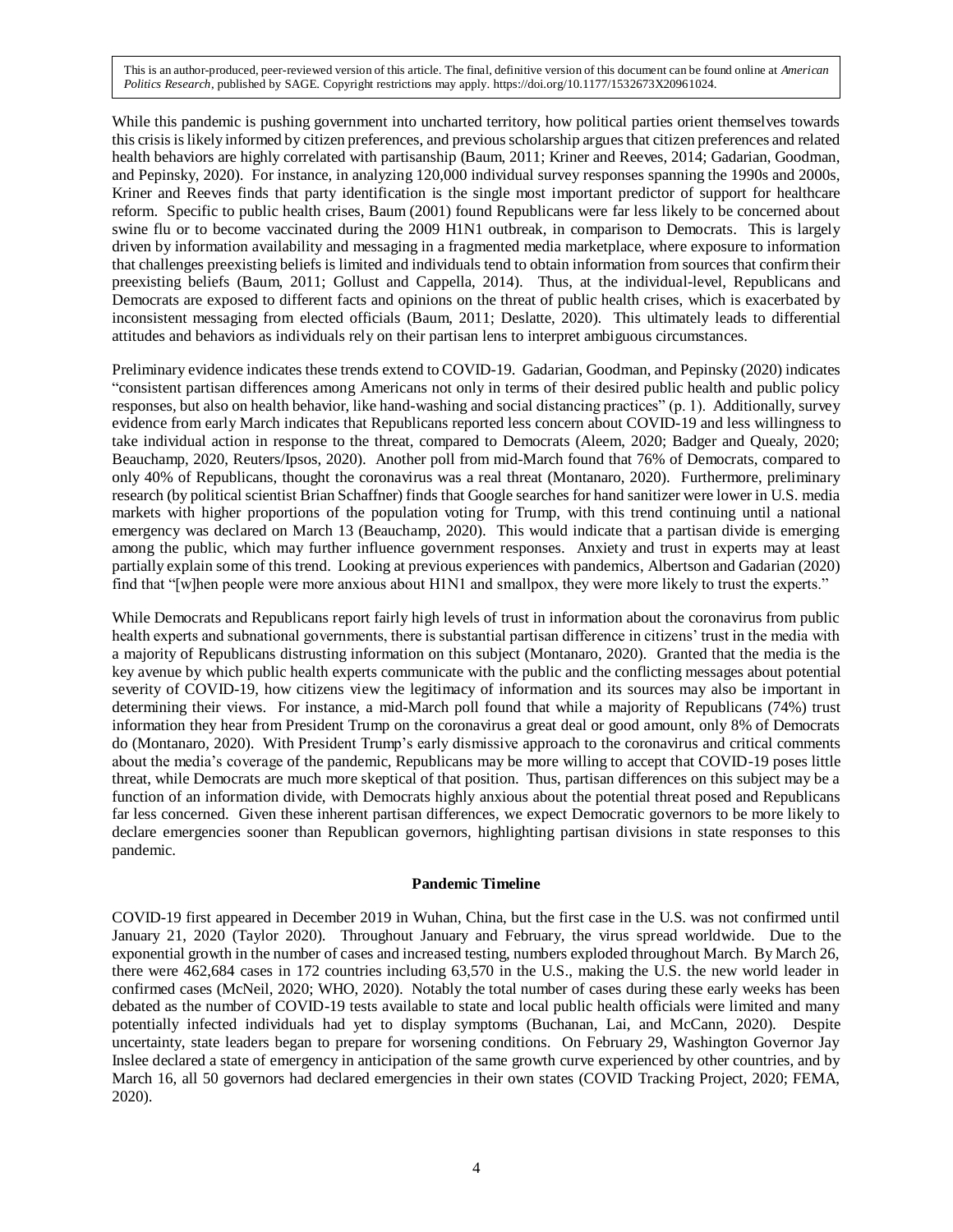Experiences in other countries indicate that in the absence of policy interventions to restrict the exposure of uninfected populations by carriers, cases grow exponentially and lead to rapid influxes of patients that overwhelm health services, leading to higher mortality rates. On the other hand, early testing and efforts to isolate have been instrumental in "flattening the curve" of patients seeking treatment, allowing for healthcare systems to more effectively absorb new cases (Cyranoski, 2020; Godoy, 2020a; NIH, 2020; Stevens, 2020). Consequently, the Trump administration came under significant criticism for its early strategy, which focused on downplaying the severity of the pandemic and posturing that domestic response efforts had largely contained the spread (Costa and Gregg, 2020). Despite appointing a Coronavirus Task Force on January 29 chaired by Vice President Mike Pence and restricting travel to and from China on January 31, Trump largely attempted to minimize the severity of virus and its potential to overwhelm public health systems (Chalfant and Samuels, 2020; Blake, 2020). For instance, on January 22, he remarked "We have it totally under control," and on January 30, "We have very little problem in this country at the moment – five. And those people are all recuperating successfully" (Blake, 2020).

This sentiment was reiterated in numerous statements and tweets throughout February as cases both domestically and internationally increased, and representatives of the Trump administration supported this messaging. For instance, on March 8, the U.S. Surgeon General, Dr. Jerome Adams, said: "what we do know is that if we had massive numbers of cases, we would be seeing more deaths, and so we actually feel pretty good that some parts of the country have contained it" (Tapper, 2020). The White House's early strategy of downplaying was met with criticism from Democrats, particularly governors, who consistently pushed for a more aggressive approach to testing and containment. However, White House strategy shifted on March 13 as Trump officially declared the COVID-19 pandemic a national emergency in order to "unleash the full power of the federal government" (White House, 2020). On March 16, he also backed away from claims that the virus was under control, stating: "If you're talking about the virus, no, that's not under control for any place in the world… I was talking about what we're doing is under control" (Blake, 2020). In other words, the strategy moved from downplaying to acknowledging the severity of the pandemic.

Although gubernatorial statements justifying emergency declarations struck similar tones in terms of the need to prepare for a fluid crisis, protect vulnerable populations, and prevent healthcare services from being overburdened, they were relatively ambiguous as it relates to motivations and timing. However, some governors did indicate the sources of influence in their decisions. For instance, Georgia Governor Brian Kemp (Republican) explicitly indicated the White House's influence in his decision when announcing his emergency declaration on March 14, stating: "Based on President Trump's emergency declaration, I will declare a public health emergency" (McCullough, 2020). On the other hand, North Carolina Governor Roy Cooper (Democrat) explained on March 10: "We've analyzed the situation using available data and science. We've discussed options with health experts, business leaders and emergency management here and in other states" (Pitofsky, 2020). Notably, Georgia's first confirmed case was on March 2 and on March 14, when Kemp declared an emergency, there were 99 cases; in comparison, North Carolina's first case was on March 3, and on March 10, when Cooper declared an emergency, there were seven cases (COVID Tracking Project, 2020). While this is anecdotal, it would suggest that Democratic governors were more reliant on health expertise and the conditions within their own states when making decisions, while Republicans governors were taking cues from the White House.

#### **Methods**

#### **Data and Dependent Variables**

In order to find systematic evidence of the relationship between partisanship and the timing of gubernatorial emergency declarations, we use a quantitative analysis. While efforts to research COVID-19 and the corresponding response efforts are beginning in earnest, there are currently few published datasets on the political and/or policy dimensions. As such, we collected data from a number of publicly available sources, including news reports, the U.S. Census Bureau, and the COVID Tracking Project. Specific to news reports, we confirmed any data via multiple sources in order to ensure as much accuracy as possible. Given the circumstances of the COVID-19 pandemic, we attempted to measure variables with as much sensitivity to fluctuations between states and over time as possible in order to capture the dynamisms of the situation. However, there are some variables of interest that are observed at the national-level and do not fluctuate between states (e.g., presidential actions), and others that fluctuate between states, but are consistent over time (e.g., gubernatorial partisanship).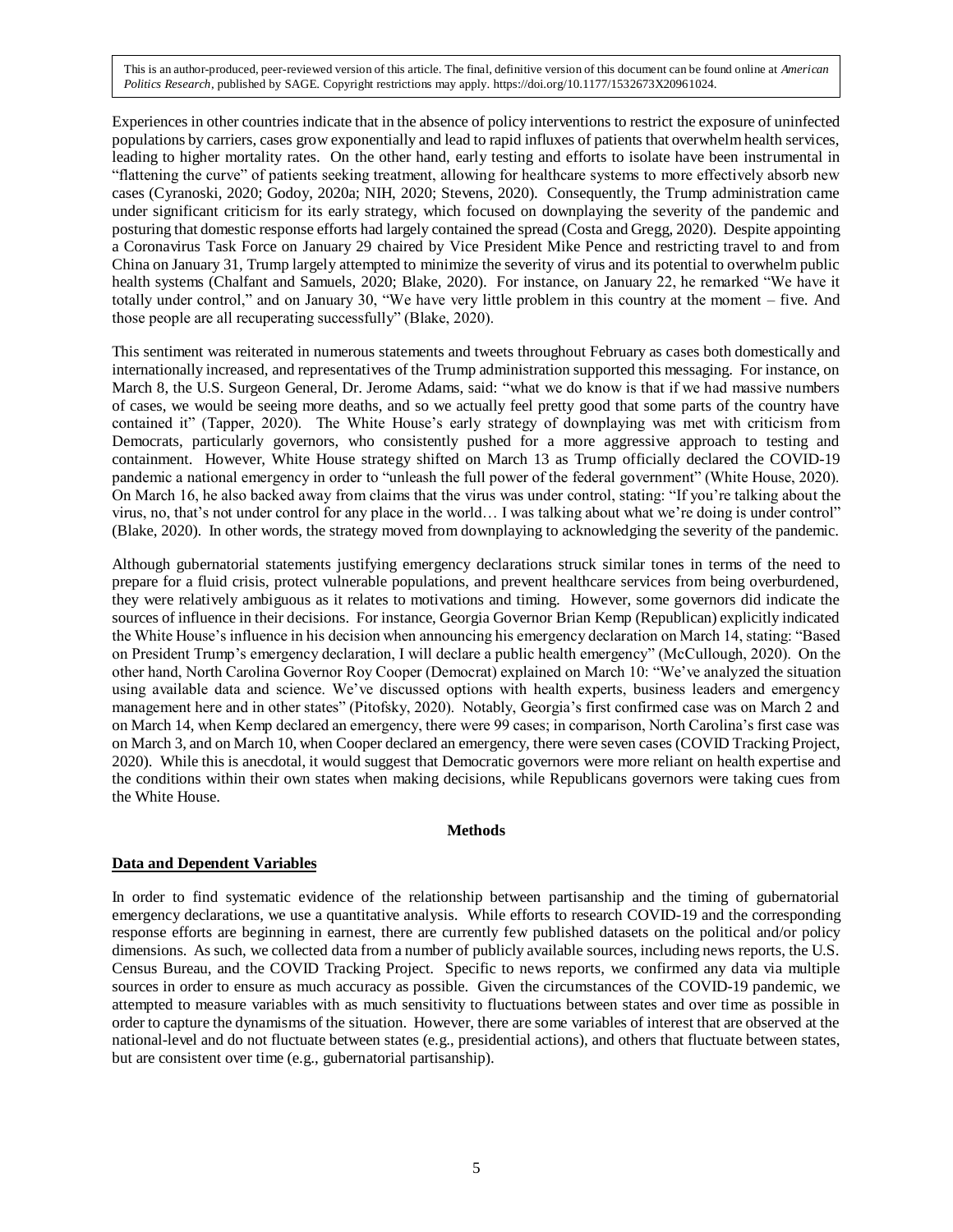Our dependent variable is a declaration of emergency by governors, and is coded as such for the date in which it is officially announced.<sup>3</sup> As of March 16, all 50 states have declared an emergency in response to COVID-19. Unsurprisingly, given that he was at the early epicenter of the outbreak in the U.S., Washington Governor Jay Inslee was the first to declare an emergency on February 29 (Povich, 2020). Conversely, West Virginia Governor Jim Justice was the last to do so on March 16; notably, West Virginia was the last state to confirm a case within its borders (Mistich and Lofton, 2020). The median dates for declarations occurred on March 11 and 12, during which 12 governors announced emergencies; the mode case is March 13, when 13 governors did so. We obtained data on emergency declarations by reviewing news media coverage, and then confirmed dates via state websites.

### **Predictor Variables**

l

Our primary predictor variable is gubernatorial partisanship, which we use to test our central hypothesis that there is a partisan division in responding to this pandemic (i.e., Democratic governors are likely to declare emergencies sooner than Republican governors). Currently, there are 27 Republican and 23 Democratic governors. Given the polarizing responses to President Trump and his leadership, we also include net presidential job approval ratings by state, which are measured as the portion of respondents approving of his job performance minus those disapproving. We obtained data from Morning Consult (2020), with the most recently available job approval ratings based on survey data from February 20. Given that this was before any state emergency declaration were issued, this represents the most recent dated that is not unduly biased by the political timeline of the pandemic. Additionally, as President Trump's leadership on this issue has been a particular point of scrutiny in recent weeks, we also use a dummy variable to account for the shift in White House strategy by comparing two time periods: 1) from January 21 to March 12 when the focus was on downplaying the crisis; and, 2) after March 13, when President Trump declared a national emergency.

If governors are responding to federal leadership (or lack thereof), then they should react differently before and after the shift in White House strategy. Additionally, there may be an interaction between partisanship and federal leadership, where Democratic governors are more likely to declare emergencies while the Trump administration is downplaying the severity of the pandemic, while Republican governors are more likely to do so after the Trump administration pivots their strategy towards acceptance of the threat. Furthermore, this may be a conditional relationship that depends on how popular President Trump is in specific states, with higher popularity likely leading governors to follow Trump's lead (i.e., waiting on a national emergency declaration) and lower popularity likely leading governors to challenge the White House's strategy of downplaying the problem severity (i.e., declaring emergencies sooner, rather than later).

We also use variables to control for the problem severity and population vulnerability within each state. To capture the severity and progression of the pandemic within specific states, we include four variables: the number of confirmed cases, the total confirmed U.S. cases, state cases as a percentage of U.S. cases, and days since first confirmed case within the state. To date, there has been extensive criticism of the availability of tests and the ability to confirm cases of the virus. To that end, there have been presumptive but unconfirmed cases in some states which has perpetuated speculation about the actual number of cases. We assume that in assessing the situation in their state, governors are relying on valid and reliable data on cases (i.e., confirmed cases), rather than speculative news reports. Nevertheless, this is a key limitation to this analysis because the confirmed cases are an indicator of the extent of the pandemic, but it may not be a wholly accurate measure. Since the number of infected cases tend to increase exponentially during pandemics and EHA assumes linearity (Box-Steffensmeier and Jones, 2004), we use the natural log of the count variables as a linear transformation. Additionally, we use a count of the days since the first confirmed case to control for the temporal dimensions of when cases actually appeared in specific states. We obtained data on the number and timing of confirmed cases from the COVID Tracking Project.

Finally, to capture the relative vulnerability of state populations, we include percentage of population over 60 years of age and population density. Initial epidemiology reports indicate that those over the age of 60 are both the most susceptible to COVID-19 and have the highest mortality rate, while those under the age of 60 are more likely to carry the virus asymptomatically (Godoy, 2020b; Guan, et al., 2020). Consequently, governors in states with older populations may be more concerned for the potential havoc the virus could wreak if it were to spread, while those

<sup>&</sup>lt;sup>3</sup> We do not differentiate between special types of emergency declarations (i.e., public health emergencies) or powers here, given that our interest principally lies in the motivations for making a declaration and not the administrative impact of doing so. Exploratory data analysis suggests there is no substantive differences in the timing of emergency declarations between states with special provisions for public health emergencies and states without special provisions, or between states based on the authorities granted to governors.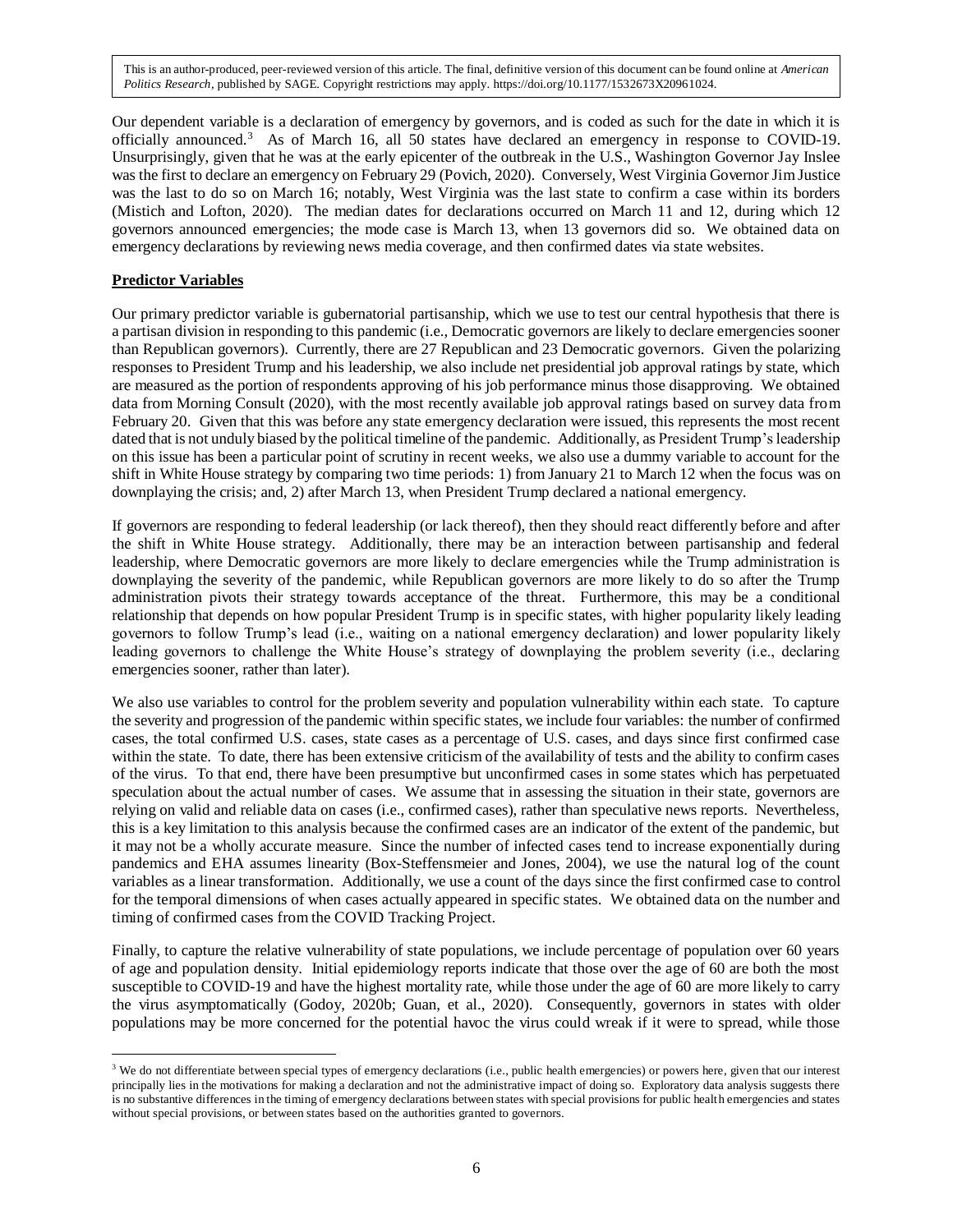with younger populations may be more concerned about the undetected spread of the virus. Additionally, global health experts have advocated for social distancing as a mechanism to limit person-to-person transfer of COVID-19. Of course, in areas with high population densities, social distancing is more difficult and likely to be less effective, compared to rural areas where residents already enjoy a higher degree of interpersonal space. We obtained data on both age of population and population density from the U.S. Census Bureau; these variables vary between states, but not over time.

#### **Event History Analysis and Risk Set**

In keeping with previous scholarship that examines the temporal and spatial distribution of state-level policy interventions, we employ event history analysis (EHA). The utility of which is that it allows us to determine the probability of a qualitative policy change occurring during a specific time period (Box-Steffensmeier and Jones, 1997; Berry and Berry, 2018; Drolc, Gandrud, and Williams, 2019). In this case, the qualitative policy change is state declarations of emergency, representing a special case of policy adoptions that occurred within an abbreviated time period in response to the spread of COVID-19. The advantage of EHA over more conventional methods of analyzing cross-sectional data is that it takes into consideration the fluctuation of variables over time, and indicates probability of not only policy adoptions occurring but policy adoptions occurring within a specific period of time (Box-Steffensmeier and Jones, 1997; Drolc, Gandrud, and Williams, 2019. The latter is of specific interest here as the timeline of COVID-19 responses has been an important point of debate and criticism (Povich, 2020).

While EHA works similarly to other techniques that rely on a dichotomous dependent variable (i.e., analyzes how predictors affect the probability of a two-category outcome variable), the data is structured in a unique way, and is known as the risk set. Specifically, the data is treated differently for each of three time periods: pre-adoption, adoption, and post-adoption. During the pre-adoption period (which may include several observations per state), states that have yet to declare an emergency are observed, and the outcome variable is coded as 0. During the adoption period (which only includes the single time period in which adoption occurred), states are observed, and the outcome variable is coded as 1. Any observations following adoption (i.e., post-adoption) are then dropped from the dataset, as those states are no longer at risk of declaring an emergency (Box-Steffensmeier and Jones, 2004). Here, our observed time periods are days, so our unit of analysis is "state-days." While previous studies tend to use state-years (i.e., observing time in year periods), the nature of these events and the availability of information suggest that days are the more appropriate unit. Our risk set, then, includes 2,530 state-days.

We define the risk set as states at risk of declaring emergency in response to COVID-19, and include all 50 states from January 21 (i.e., date of first confirmed COVID-19 case in the U.S.) until the date in which an emergency is declared. Note that all states declared an emergency by March 16 (i.e., final date in the dataset). The parameters of the risk set are important in both a methodological and theoretical sense. First, given the abbreviated timeline with conditions changing on a daily basis and with unique circumstances for each state, our risk set is designed to be sensitive to both of those parameters. Second, by beginning it on January 21, we are assuming that once COVID-19 was confirmed to be present within the U.S. that all states were at risk of declaring an emergency, and that risk for any specific state did not end until an emergency was actually declared by the governor. After defining the risk set, we tested alternative distributions of the relationship between time and adoption, and determined the Gompertz distribution to be the best fit for the data. Additionally, we clustered standard errors at the state-level, as we assume standard errors within each state are correlated over time. We report hazard ratios, which function similarly to odds ratios but represent the ratio of probability of an event occurring (i.e., emergency declaration) to unit of time (i.e., days).

#### **Results**

Figure 1 displays four graphs: 1) the Kaplan-Meier failure estimates for the risk set; 2) the Kaplan-Meier failure estimates by gubernatorial party; 3) the smoothed hazard estimate for the risk set; and, 4) the smoothed hazard estimates by gubernatorial party. The Kaplan-Meier failure estimates (left-hand column) represent the portion of states declaring emergencies over time, while the smoothed hazard estimates (right-hand column) use a kernel function to compute a weighted average in plotting the hazard estimate. The failure and hazard estimates for the risk set are the best illustration of the overall timeline of state emergency declarations, with March 6 to 8 appearing to be a pivot point where the rate of declarations increases significantly in the ensuring days. Notably, 15 states confirmed the first case during that three-day span. The graphs by gubernatorial party also indicate a gap in the timing for Democratic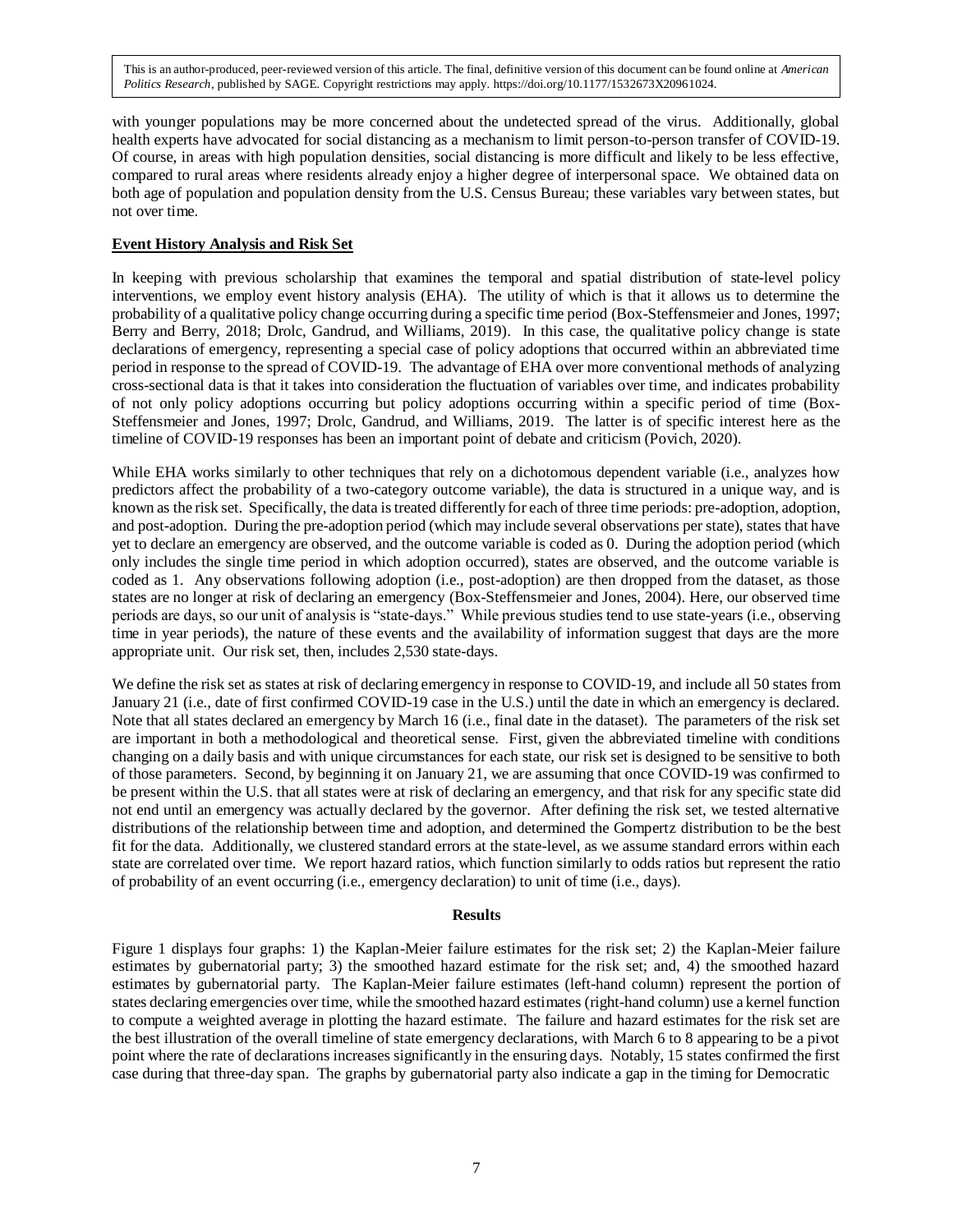and Republican governors that begins with the first emergency declarations and continues throughout the timeline. The median date for declarations by Democratic governors is March 10, and March 13 for Republican governors. On its face, this would suggest that partisanship has played a role in responses to the COVID-19 pandemic.

# **[Figure 1 about here]**

We use EHA models of state emergency declarations to provide further statistical analysis of these trends. Since our primary interest here is how partisanship affects gubernatorial action, model 1 focuses on the gubernatorial partisanship dummy variable as a simple dichotomous comparison, while model 2 estimates the effects of presidential job approval for governors of both political parties and model 3 estimates the effects of the interaction between gubernatorial partisanship and presidential job approval (see table 1). Hazard ratios from model 1 indicate that Democratic governors were about 2.67 times quicker to declare a state of emergency than Republican governors, which largely conforms to our expectations of a partisan gap in responses to the pandemic. Additionally, the hazard ratio for Trump's job approval indicates that as Trump becomes more popular in states, governors are slower to declare emergencies. This is consistent with findings from model 2 for both Democratic and Republican governors; however, this relationship is only statistically significant for Republicans, indicating no generalizable effect for Democrats.

# **[Table 1 about here]**

Model 3 provides further nuance to this by estimating the interaction effects. While the directional relationships for partisanship and presidential job approval are consistent with model 1, the interaction effect indicates that Trump's popularity had a pronounced affect in influencing Republican governors in declaring emergencies, but little to no effect on Democratic governors (see figure 2). Specifically, there appears to be no change in the likelihood of Democratic governors (dotted line in figure 2) declaring emergencies across levels of Trump's job approval. In comparison, there is a clear relationship between Trump's job approval and timing of emergency declaration for Republican governors (solid line in figure 2), with higher approval correlated with longer timelines for declaring emergencies. In fact, Republican governors in states where Trump is particularly unpopular may even be quicker to declare emergencies than their Democratic counterparts (e.g., Maryland Governor Larry Hogan was the first Republican to declare an emergency on March 5 in a state where Trump's net approval is -24).

# **[Figure 2 about here]**

To add further perspective, model 4 estimates partisan effects when considered in the context of the shift in White House strategy (i.e., before versus on or after March 13), and model 5 estimates how presidential job approval influences decisions before and after March 13 for governors of each party (see table 2). For model 4, we provide estimates with different base categories in order to understand the various interparty and intraparty comparisons that can be made. Focusing on the interparty comparison, we find that Democrats were about 2.18 times quicker to declare emergencies before March 13 than Republicans. While the hazard ratios also indicate that Democrats were slightly quicker (i.e., 1.34 times) to do so after March 13, the findings are not statistically significant, indicating that interparty differences were less consistent during this period. This suggests that interparty differences were most likely to emerge while the White House attempted to downplay the severity of the pandemic.

Comparing governors of the same party before and on or after March 13, Democratic governors were roughly 5.00 times quicker to declare emergencies before March 13, which again would suggest that they were reacting to muted federal leadership. On the other hand, we find no statistically significant difference between Republicans before and after March 13, but findings from model 5 provide nuance to this relationship. Specifically, there is only a statistically significant relationship between presidential job approval and gubernatorial partisanship for Republicans declaring emergencies on or after March 13, with Trump's popularity positively correlated with delayed state declarations. Conversely, presidential job approval has no generalizable effects on Republican governors declaring emergencies before March 13 or on Democratic governors in general. The differential effects of Trump's job approval on Republicans before and on or after March 13 indicates Trump's job approval is an important explanatory factor for why some governors waited until March 13 or later to declare emergencies (solid line in figure 2). On the other hand, for Republican governors declaring emergencies before March 13, Trump's job approval had little or no effect (dotted line in figure 2).

# **[Table 2 about here]**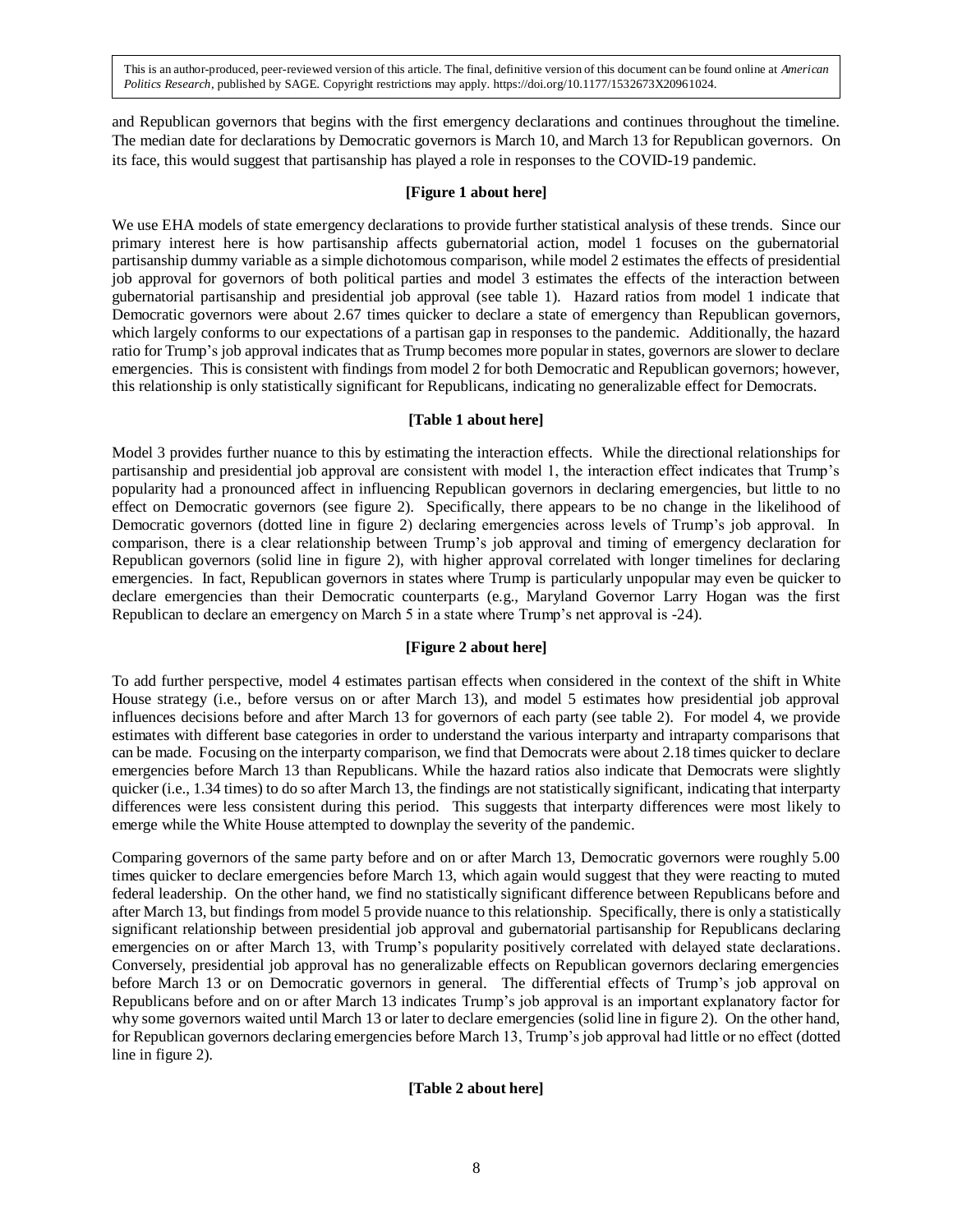Looking at descriptive statistics furthers this point: Trump's net job approval averaged -0.9 in the 12 states with Republican governors declaring emergencies before March 13, but +8.2 in the 17 states declaring emergencies after March 13. In other words, Trump is a relatively neutral figure for Republican governors that declared emergencies early, but a popular figure for those who waited. In comparison, Trump's net job approval averaged -8.4 in the 20 states with Democratic governors declaring emergencies before March 13, compared to -10.3 in the 3 states declaring emergencies after March 13 (Morning Consult, 2020). Again, this would indicate that Trump's popularity is not an explanatory factor in the timing of emergency declarations made by Democratic governors, but it is one in explaining why some Republican governors waited on the White House before declaring emergencies. Consequently, governors fall into three camps: 1) Democratic governors (who were most likely to declare emergencies while the White House downplayed the severity of the pandemic); 2) Republican governors in states where Trump is generally popular (who were most likely to declare emergencies after the White House signaled that the pandemic was in fact a real and pressing threat); and 3) Republican governors in states where Trump is generally unpopular (who followed no consistent pattern in declaring emergencies, which suggests some mimicked Democrats while others towed the Republican party line).

These models also indicate that state population characteristics played a role in the timing of emergency declarations. Specifically, as portion of state populations over 60 increased, governors were less likely to declare emergencies. On one hand, this could be explained by the potential that younger populations are more likely to spread the virus asymptomatically and expose older populations who are more vulnerable to severe illness and death. On the other hand, younger populations may be more concerned about the pandemic than older populations, which could indicate that governors are responding to public preferences rather than population vulnerability in determining how to proceed; however, initial survey data is conflicting on this point (Butchireddygari, 2020). Additional findings indicate that governors of states with higher population densities were quicker to declare emergencies declarations than governors of lower density states. Interestingly, this would suggest that governors may have been at least partially motivated in their decisions by the difficulty of implementing social distancing and other public health recommendations. If so, they may have declared emergencies earlier in order to give their citizens more time to prepare.

Findings for confirmed cases are a little more difficult to interpret. While confirmed cases at the state-level, percentage of U.S. cases, and days since first confirmed case were not statistically significant predictors, confirmed cases at the national-level indicated a higher number of cases resulted in later declarations. One issue potentially skewing these results is that the pandemic has spread asymmetrically across states, so that states hit early (e.g., Washington) waited weeks to declare emergencies while states hit later (e.g., Idaho) did so in response to the first confirmed case. Additionally, as the pandemic spread across the U.S., areas where it had yet to reach were more likely to be aware of the worsening conditions at the national-level than those early states as media outlets began to more aggressively cover the story. This would suggest that there is some interaction between the number of confirmed cases and the time period in which those cases were confirmed, where the substantive impact of new cases is dependent on rapidly changing conditions and available information. Thus, smaller numbers of confirmed cases later maybe more predictive than larger numbers of confirmed cases early on, because governors had more data on the emerging situation as the pandemic progressed.

Furthermore, not captured here are the presumptive cases that were not confirmed due to the lack of early testing, which remained an issue weeks after the initial cases. In many states, there was speculation by media that the official number of confirmed cases did not reflect the actual extent of the pandemic, creating an invisible problem (Baird, 2020). Therefore, governors may have also been influenced by the number of presumed cases or been reluctant to infer too much from confirmed cases in the absence of systematic testing efforts. While it is likely that governors were influenced by the growth in the number of cases within both their states and at the national-level in deciding to declare an emergency, the specifics of how they considered that information is not clear, and this relationship may be more complicated than what is modeled here and requires additional research.

#### **Discussion**

Party polarization has played a central role in contested federalism in recent years, as state elected officials use federal institutions to either challenge or acquiescence to national policy directions, depending on which party controls the White House. While the Republican Party has traditionally favored limited national government, they have largely embraced top-down leadership since Trump's election. In contrast, the Democratic Party has taken up the mantle of opposing federal overreach in favor of states' rights. Of course, as recently as the Obama administration, partisan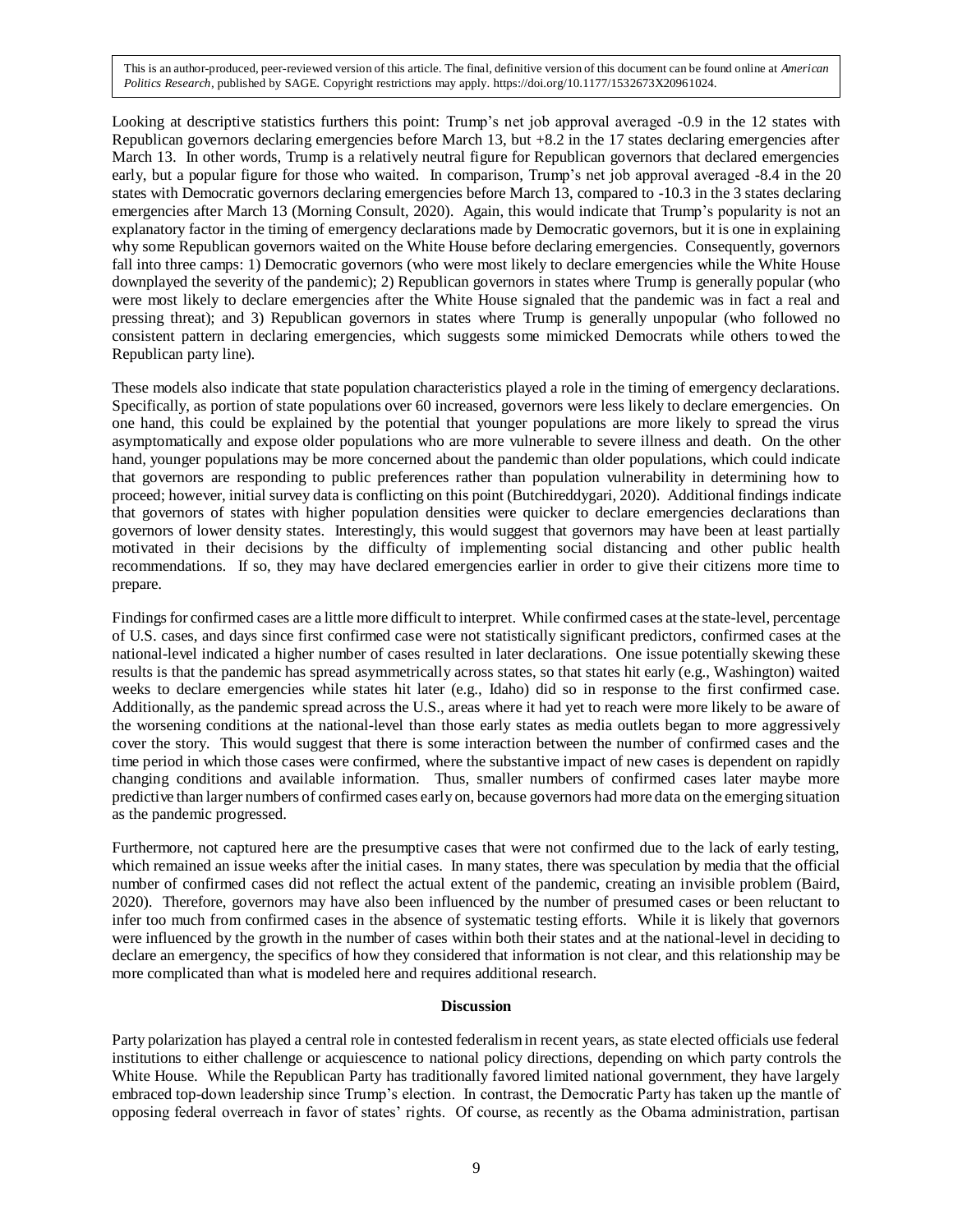stances were flipped, which would generally suggest this is less about ideology and more about partisan conflict. In other words, governors are likely to support national leadership if they are of the same party as the president, but advocate for states' rights when they find themselves in the opposing party. Scholars have documented these trends across several policy areas, including immigration, health care, and climate change (Goelzhauser and Rose, 2017; Rose and Goelzhauser, 2018). However, the COVID-19 pandemic is an unprecedented crisis; one so severe that many may expected bipartisan sentiments to replace partisan animosity, if even for a short time. Unfortunately, our findings suggest that is not the case.

To this end, President Trump's messaging in the early stages of the pandemic in the U.S. and his popularity are key factors in how state governors managed the response on the front-line. On one hand, Democratic governors were consistent in that they were willing to quickly occupy the leadership void on this issue in order to focus public attention and prepare governmental responses, as the White House downplayed the potential threat that COVID-19 posed. On the other hand, two varieties of Republican governors emerged: those who lead states in which Trump is a popular figure, and those who lead states in which he is not. Governors of the former were much more likely to follow Trump's lead, and resisted calls to sound the alarm on COVID-19 before the leader of their party did. Conversely, governors of the latter were less willing to wait on the White House to shift their strategy. Although party doctrine and citizen perceptions may partially account for initial reactions, the evidence, and the unprecedented nature of the situation, would suggest that partisan gaps in the timeline of emergency declarations are as much about vertical partisan conflict as ideologies.

These trends are interesting in that they help clarify some of the competing messaging, recommendations, urgency placed on efforts to contain the pandemic, and the emergence of governors as key political actors (e.g., New York Governor Andrew Cuomo's starring role as a critic of the federal response (McKinley and Goldmacher, 2020)). Additionally, it is notable that partisan polarization has seeped into how our government is responding to one of the most significant public health crises of the modern age. But, this begs the questions of whether partisanship will ultimately impact the extent or severity of COVID-19 in the U.S., or whether the timeline is a moot point. While still being investigated, several early studies find that government stay-at-home orders and social distancing restrictions were effective in helping slow or reduce the spread of COVID-19 (Courtemanche et al., 2020; Fowler et al., 2020). Evidence from other countries also suggest early intervention and containment is key (Sepkowitz, 2020). These initial findings suggest the partisan differences in gubernatorial behavior may have significant effects on outcomes, including rates of infection and/or mortality as well as economic impacts. Consequently, the ability of states to respond to the pandemic clearly demonstrate why and how states matter, even when the subject is of national and international importance.

Still, the COVID-19 pandemic is an evolving and fluid situation at a global-level, so while this provides some initial evidence on how partisanship and federalism are shaping governmental response efforts, more questions and evidence are likely to emerge as it progresses. For one, given that our analysis only takes into consideration initial actions, it is unclear how the partisan gap or vertical competition will continue to shape policy choices moving forward. Unfortunately, evidence from mid-March is not a promising indicator of a bipartisan future. For instance, while Congress at first seemed to take a bipartisan approach to relief, partisan conflict has re-emerged (Shabad, Hunt, and Tsirkin, 2020). Additionally, as Democratic governors like Andrew Cuomo (Cole and Duster, 2020), Gavin Newsome (Conradis and Coleman, 2020), and John Bel Edwards (Ballard and Karlin, 2020) call for more aggressive containment measures, President Trump (Forgey, Orr, Cook, and Oprysko, 2020) and Republican state politicians, such as Texas Lieutenant Governor Dan Patrick (Hennessy-Fiske, 2020), are already pushing towards an end to containment efforts in order to restart the economy. Furthermore, Republican governors followed a similar trend in issuing stay-at-home orders to declaring emergencies, in that they were on average four days behind their Democratic counterparts (March 28 compared to March 24) (Mervosh, Lu, and Swales, 2020).

However, things may have evolved. While it is difficult to make comparisons about how social distancing and stayat-home restrictions were lifted due to the differing stipulations and phased reopening plans across states, it appears that inter-party differences dissipated by the time restrictions were lifted, with Republican governors beginning to reopen parts of the economy around May 11, on average, and Democrats, around May 12 (Elassar, 2020). In general, messaging from governors would suggest that reopening plans were more reliant on structured administrative decisions that incorporated input from public health experts and economists, as compared to initial decisions on stayat-home orders that were made in an environment of more uncertainty. On its face, this may indicate that when rapidly responding to ambiguous policy challenges, governors fall back on partisanship as a guiding light, but when afforded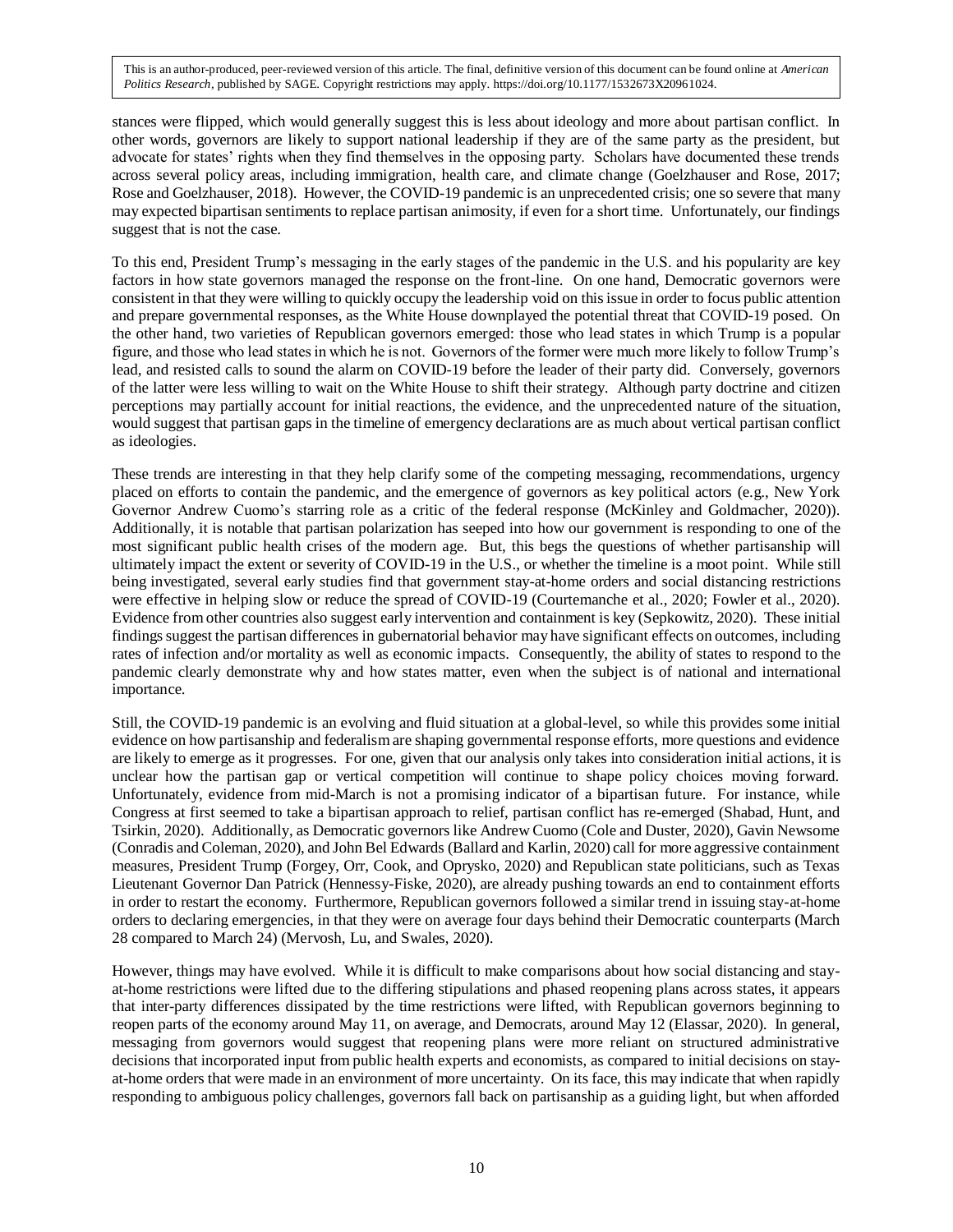time and opportunity to consider policy alternatives, the influence of partisanship dissipates. If so, this may also partially explain the perplexing findings around the number of cases in that governors may have interpreted the same numbers differently due to the ambiguity in what they represent (Zahariadis, 2003). The evolving nature of this pandemic and the preliminary nature of our evidence makes it difficult to draw many conclusions on this point, so additional inquiry is needed as further evidence becomes available on both the timing and impact of decisions. The questions of partisanship need to be reevaluated over the coming weeks and months in order to understand how it impacts policy decisions, especially when those policy decisions may very well be directly connected to life and death.

#### **References**

- Albertson, B. and S. Kushner Gadarian. 2020. This is who Americans trust about coronavirus information. *The Washington Post*, March 20. [online] Available at:
- Aleem, Z. 2020. A new poll shows a startling partisan divide on the dangers of the coronavirus. *Vox*, March 15. [online] Available at: https://www.vox.com/2020/3/15/21180506/coronavirus-poll-democrats-republicanstrump
- Association of State and Territorial Health Officials. 2020. Emergency Declarations and Authorities: Factsheet. [online] Available at: https://www.astho.org/Programs/Preparedness/Public-Health-Emergency-Law/Emergency-Authority-and-Immunity-Toolkit/Emergency-Declarations-and-Authorities-Fact-Sheet/
- Badger, E. and K. Quealy. 2020. Red vs. Blue on Coronavirus Concern: The Gap is Still Big but Closing. *New York Times*, March 21. [online] Available at:

https://www.nytimes.com/interactive/2020/03/21/upshot/coronavirus-public-opinion.html

- Baird, R.P. 2020. Why Widespread Coronavirus Testing Isn't Coming Anytime Soon. *New Yorker*, March 24. [online] Available at: https://www.newyorker.com/news/news-desk/why-widespread-coronavirus-testingisnt-coming-anytime-soon
- Ballard, M. and S. Karlin. 2020. Louisiana Issues Statewide Stay-at-Home Order to Combat Coronavirus Spread. *Advocate* (Baton Rouge, LA), March 22. [online] Available at: https://www.theadvocate.com/baton\_rouge/news/coronavirus/article\_922869e8-6c6d-11ea-aeee-6b6fd5e8f4bd.html
- Baum, M.A. 2011. Red State, Blue State, Flu State: Media Self-Selection and Partisan Gaps in Swine Flu Vaccinations. *Journal of Health Politics, Policy, and Law* 36(6): 1021-1059.
- Beauchamp, Z. 2020. How polarization shaped Americans' responses to coronavirus, in one chart. *Vox*, March 23. [online] Available at: https://www.vox.com/2020/3/23/21190997/coronavirus-covid-19-trump-polarizationdata
- Berry, F.S. and W.D. Berry. 2018. Innovation and Diffusion Models in Policy Research. In *Theories of the Policy*  Process, 4<sup>th</sup> ed., edited by C.M. Weible and P.A. Sabatier. Routledge: New York.
- Blake, A. 2020. A Timeline of Trump Playing Down the Coronavirus Threat. *Washington Post*, March 17. [online] Available at: https://www.washingtonpost.com/politics/2020/03/12/trump-coronavirus-timeline/
- Box-Steffensmeier, J.M. and B.D. Jones. 1997. Time is of the Essence: Event History Models in Political Science. *American Journal of Political Science* 41(4): 1414-1461.
- Box-Steffensmeier, J.M. and B.D. Jones. 2004. *Event History Modeling: A Guide for Social Scientists*. Cambridge, UK: Cambridge University Press.
- Buchanan, L., K.K.R. Lai, and A. McCann. 2020. U.S. Lags in Coronavirus Testing after Slow Response to Outbreak. *New York Times*, March 17. [online] Available at: https://www.nytimes.com/interactive/2020/03/17/us/coronavirus-testing-data.html
- Butchireddygari, L. 2020. Is One Generation Taking the Coronavirus Less Seriously Than Others? Not Really. FiveThirtyEight, March 19. [online] Available at: https://fivethirtyeight.com/features/is-one-generationtaking-the-coronavirus-less-seriously-than-others-not-really/
- Center for Disease Control and Prevention. 2020. Situation Summary. [online] Available at: https://www.cdc.gov/coronavirus/2019-ncov/cases-updates/summary.html
- Chalfant, M. and B. Samuels. 2020. White House Grapples with the Coronavirus Outbreak: A Timeline. *The Hill*, March 23. [online] Available at: https://thehill.com/homenews/news/488942-white-house-grapples-withthe-coronavirus-outbreak-a-timeline
- Cole, D. and C. Duster. 2020. Cuomo Pleads for Trump to Nationalize Coronavirus Response as Governors Describe Fight for Medical Supples. *CNN*, March 22. [online] Available at: https://www.cnn.com/2020/03/22/politics/andrew-cuomo-coronavirus-federal-government/index.html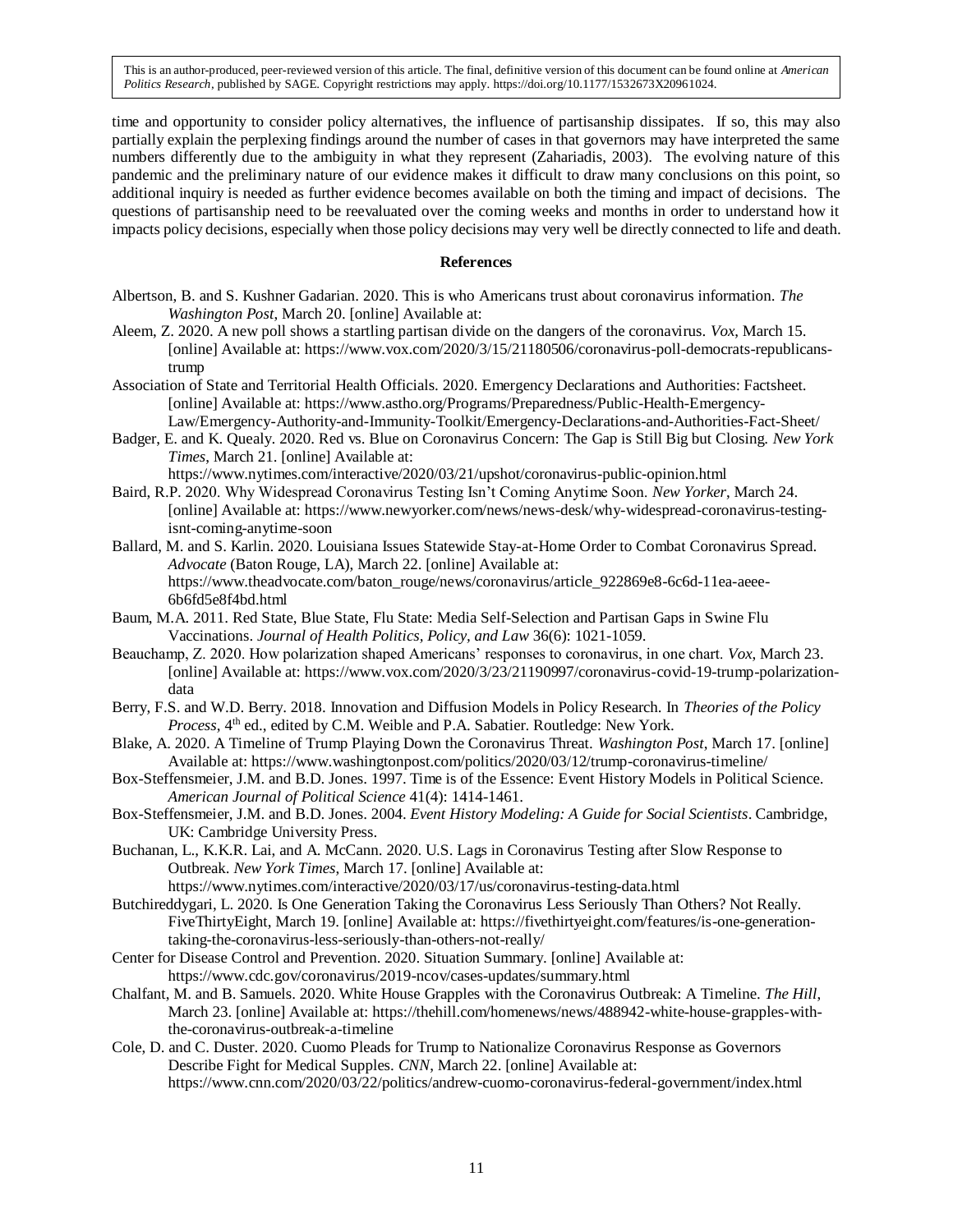- Conlan, T. and P.L. Posner. 2016. American Federalism in an Era of Partisan Polarization: The Intergovernmental Paradox of Obama's "New Nationalism." *Publius* 46(3): 281-307.
- Conradis, B. and J. Coleman. 2020. California Governor Calls for Bar Closures, Restaurant Restrictions as Crisis Worsens. *The Hill*, March 15. [online] Available at: https://thehill.com/policy/healthcare/487695 california-governor-orders-new-restrictions-on-bars-restaurants-amid

Costa, R. and A. Gregg. 2020. Governors and Mayors in Growing Uproar Over Trump's Lagging Coronavirus Response. *Washington Post*, March 22. [online] Available at: https://www.washingtonpost.com/politics/governors-and-mayors-in-growing-uproar-over-trumps-laggingcoronavirus-response/2020/03/22/98ac569a-6c49-11ea-a3ec-70d7479d83f0\_story.html

- Courtemanche, C., J. Garuccio, A. Le, J. Pinkston, and A. Yelowitz. 2020. Strong Social Distancing Measures in the United States Reduced the COVID-19 Growth Rate. *Health Affairs*.
- Cyranoski, D. 2020. What China's Coronavirus Response Can Teach the Rest of the World. *Nature* 579: 479-480.
- COVID Tracking Project. 2020. Coronavirus Numbers by State. [online] Available at: https://covidtracking.com/
- Deslatte, A. 2020. To Shop or Shelter? Issue Framing Effects and Social-Distancing Preferences in the COVID-19 Pandemic. *Journal of Behavioral Public Administration* 3(1).
- Drolc, C.A., C. Gandrud, and L.K. Williams. 2019. Taking Time (and Space) Seriously: How Scholars Falsely Infer Policy Diffusion from Model Misspecification. *Policy Studies Journal*. Advanced online publication.
- Elassar, A. 2020. This is Where Each State is During Its Phased Reopening. CNN, May 27. [online] Available at: https://www.cnn.com/interactive/2020/us/states-reopen-coronavirus-trnd/
- Federal Emergency Management Agency. 2020. Disasters. [online] Available at: https://www.fema.gov/disasters
- Forgey, Q., G. Orr, N. Cook, and C. Oprysko. 2020. 'I'd Love to Have It Open by Easter': Trump Says He Wants to Restart Economy by Mid-April. *Politico*, March 24. [online] Available at: https://www.politico.com/news/2020/03/24/trump-wants-to-restart-economy-by-mid-april-146398
- Fowler, J. H., S. J. Hill, N. Obradovich, and R. Levin. 2020. The Effect of Stay-at-Home Orders on COVID-19 Cases and Fatalities in the United States. Working Paper. Available at: https://doi.org/10.1101/2020.04.13.20063628
- Hilburn, G. 2020. Gov. John Bel Edwards Declares Public Health Emergency; Coronavirus Cases Grow to 13. *Monroe News-Star* (Louisiana), March 11. [online] Available at: https://www.thenewsstar.com/story/news/2020/03/11/louisiana-governor-john-bel-edwards-declarespublic-health-emergency/5019800002/
- Gadarian, S.K., S.W. Goodman, and T.B. Pepinsky. 2020. Partisanship, Health Behavior, and Policy Attitudes in Early Stages of the COVID-19 Pandemic. Working paper. [online] Available at: https://papers.ssrn.com/sol3/papers.cfm?abstract\_id=3562796
- Gamkhar, S. and J.M. Pickerill. 2012. The State of American Federalism 2011-2012: A Fend for Yourself and Activist Form of Bottom-Up Federalism. *Publius* 42(3): 357-386.
- Godoy, M. 2020a. Flattening A Pandemic's Curve: Why Staying Home Now Can Save Lives. *NPR*, March 13. [online] Available at: https://www.npr.org/sections/health-shots/2020/03/13/815502262/flattening-apandemics-curve-why-staying-home-now-can-save-lives
- Godoy, M. 2020b. Study Calculations Just How Much Age, Medical Conditions Raise Odds of Severe COVID-19. *NPR*, March 22. [online] Available at: https://www.npr.org/sections/coronavirus-liveupdates/2020/03/22/819846180/study-calculates-just-how-much-age-medical-conditions-raise-odds-ofsevere-covid
- Goelzhauser, G. and D.M. Konisky. 2019. The State of American Federalism 2018-2019: Litigation, Party Polarization, and the Administrative Presidency. *Publius* 49(3): 379-406.
- Goelzhauser, G. and S. Rose. 2017. The State of American Federalism 2016-2017: Policy Reversals and Partisan Perspectives on Intergovernmental Relations. *Publius* 47(3): 285-313.
- Gollust, S.E., and J.N. Cappella. 2014. Understanding Public Resistance to Messages about Health Disparities. *Journal of Health Communication* 19(4): 493-510.
- Gostin, L.O., J.G. Hodge, and S.A. Noe. 2017. Reframing the Opioid Epidemic as a National Emergency. *Journal of American Medical Association* 318(16): 1539-1540.
- Grossmann, M. and D.A. Hopkins. 2015. Ideological Republicans and Group Interest Democrats: The Asymmetry of American Party Politics. *Perspectives on Politics* 13(1): 119-139.
- Guan, W., et. al. 2020. Clinical Characteristics of Coronavirus Disease 2019 in China. *New England Journal of Medicine*. Advanced online publication.
- Gulland, A. 2016. Zika is a Global Public Health Emergency, Declares WHO. *BMJ*. 352: i657.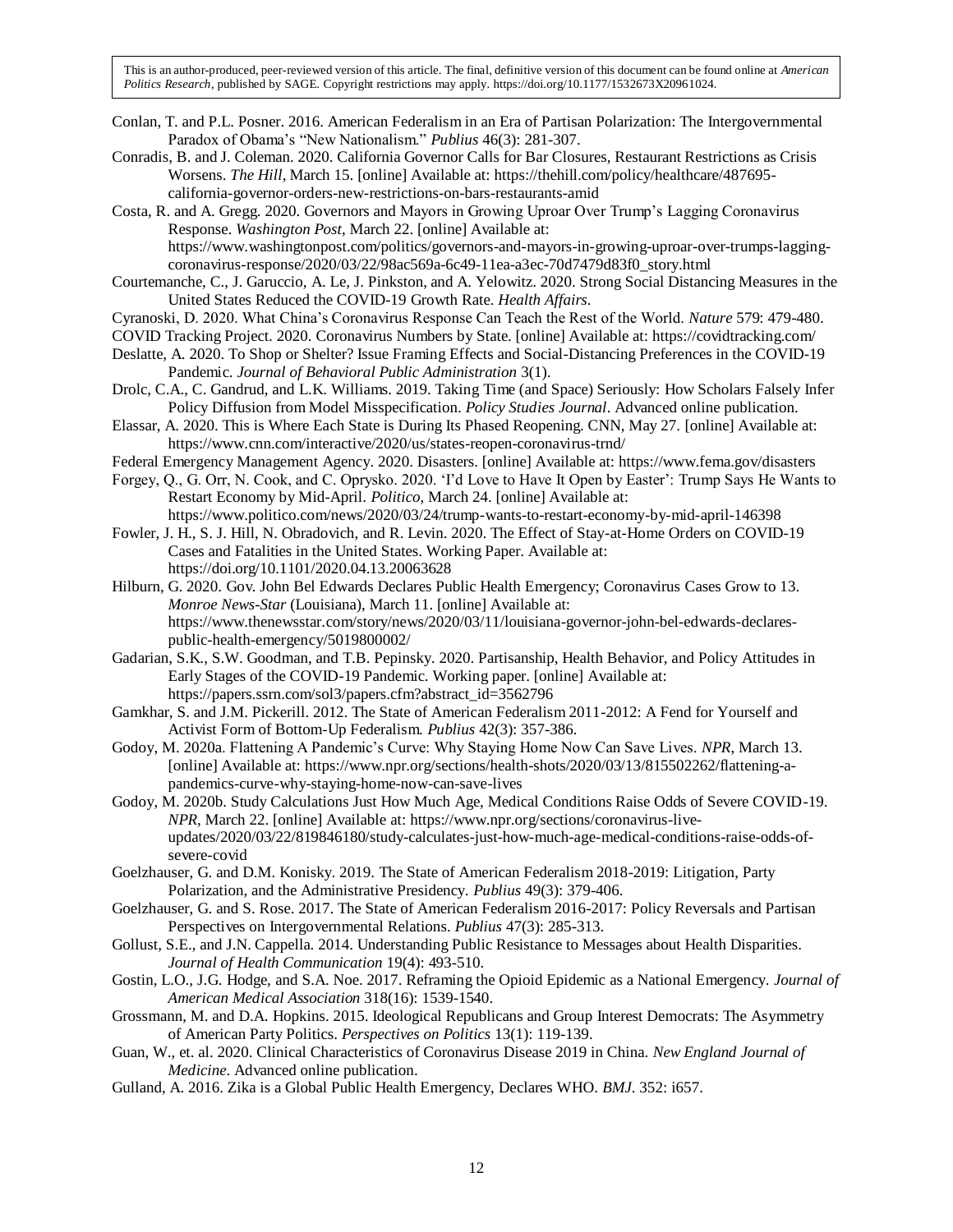- Hennesy-Fiske, M. 2020. Sacrifice the Old to Help the Economy? Texas Official's Remark Prompts Backlash. *Los Angeles Times*, March 24. [online] Available at: https://www.latimes.com/world-nation/story/2020-03- 24/coronavirus-texas-dan-patrick
- Jensen, J.M. 2017. Governors and Partisan Polarization in the Federal Arena. *Publius* 47(3): 314-341.
- Koop, C.E. and G.D. Lundberg. 1992. Violence in America: A Public Health Emergency: Time to Bite the Bullet Back. *Journal of American Medical Association* 267(22): 3075-3076.
- Kriner, D.L. and A. Reeves. 2014. Responsive Partisanship: Public Support for the Clinton and Obama Health Care Plans. *Journal of Health Politics, Policy, and Law* 39(4): 717-749.
- Lopes, L., L. Hamel, A. Kearney, and M. Brodie. 2020. KFF Health Tracking Poll January 2020: Medicare-for-all, Public Option, Health Care Legislation and Court Actions. *KFF,* January 30. [online] Available at: https://www.kff.org/health-reform/poll-finding/kff-health-tracking-poll-january-2020/
- McCullough, N. 2020. Gov. Brian Kemp Declares Georgia Public Health Emergency Effective March 14. *Gainesville Times* (Georgia), March 14. [online] Available at: https://www.gainesvilletimes.com/news/health-care/gov-kemp-declares-georgia-public-health-emergencyeffective-march-14/
- McKinley, J. and S. Goldmacher. 2020. How Cuomo, Once on Sidelines, Became the Politician of the Moment. *New York Times*, March 24. [online] Available at: https://www.nytimes.com/2020/03/24/nyregion/governorandrew-cuomo-coronavirus.html
- McNeil, D.G. 2020. The U.S. Now Leads the World in Confirmed Coronavirus Cases. New York Times, March 26. [online] Available at: https://www.nytimes.com/2020/03/26/health/usa-coronavirus-cases.html
- Mervosh, S., D. Lu, and V. Swales. 2020. See Which States and Cities Have Told Residents to Stay at Home. New York Times, April 20. [online] Available at: https://www.nytimes.com/interactive/2020/us/coronavirusstay-at-home-order.html
- Mistich, D. and K. Lofton. 2020. W.Va. Governor Declares State of Emergency in Response to Coronavirus Threat. *West Virginia Public Broadcasting*, March 16. [online] Available at: https://www.wvpublic.org/post/wvagovernor-declares-state-emergency-response-coronavirus-threat#stream/0
- Montanaro, D. 2020. Poll: Americans Don't Trust What They're Hearing from Trump on Coronavirus. *NPR*, March 17. [online] Available at: https://www.npr.org/2020/03/17/816680033/poll-americans-dont-trust-what-theyre-hearing-from-trump-on-coronavirus
- Morning Consult. 2020. Tracking Trump: The President's Sanding Across America. [online] Available at: https://morningconsult.com/tracking-trump-2/
- National Institute of Health. 2020. Rapid Response Was Crucial to Containing the 1918 Flu Pandemic: Historical Analysis Help Plan for Future Pandemics. [online] Available at: https://www.nih.gov/news-events/newsreleases/rapid-response-was-crucial-containing-1918-flu-pandemic
- Noe, J. and J. Furay. 2013. Like a Hurricane: A Citation Analysis of Emergency Management Scholarly Literature. *Community & Junior College Libraries* 19(1-2): 21-50.
- Nossel, S. 2020. Truth Has Become a Corona Virus Casualty. *Foreign Policy*. March 9. [online]. Available at: https://foreignpolicy.com/2020/03/09/truth-coronavirus-china-trump-pence/
- Page, J., W. Fan, and N. Khan. 2020. How It All Started: China's Early Coronavirus Missteps. *Wall Street Journal*, March 6. [online] Available at: https://www.wsj.com/articles/how-it-all-started-chinas-early-coronavirusmissteps-11583508932
- Pew Research Center. 2015. Beyond Distrust: How Americans View Their Government. [online] Available at: https://www.pewresearch.org/wp-content/uploads/sites/4/2015/11/11-23-2015-Governance-release.pdf
- Pitofsky, M. 2020. North Carolina Governor Declares State of Emergency Over Coronavirus. *The Hill*, March 10. [online] Available at: https://thehill.com/policy/healthcare/state-issues/486853-north-carolina-gov-declaresstate-of-emergency-over
- Povich, E.S. 2020. Governors Leapfrog Feds on Coronavirus Response. *Stateline*, March 20. [online] Available at: https://www.pewtrusts.org/en/research-and-analysis/blogs/stateline/2020/03/20/governors-leapfrog-fedson-coronavirus-response
- Rabe, B. 2011. Contested Federalism and American Climate Policy. *Publius* 41(3): 494-521.
- Reuters/Ipsos. 2020. Coronavirus Poll Press Release, March 6. [online] Available at: https://graphics.reuters.com/CORONAVIRUS-HEALTH/0100B5HH3WM/Topline%20Reuters%20Coronavirus%2003%2003%202020.pdf
- Riverstone-Newell, L. 2012. Bottom-Up Activism: A Local Political Strategy for Higher Policy Change. *Publius*  42(3): 401-421.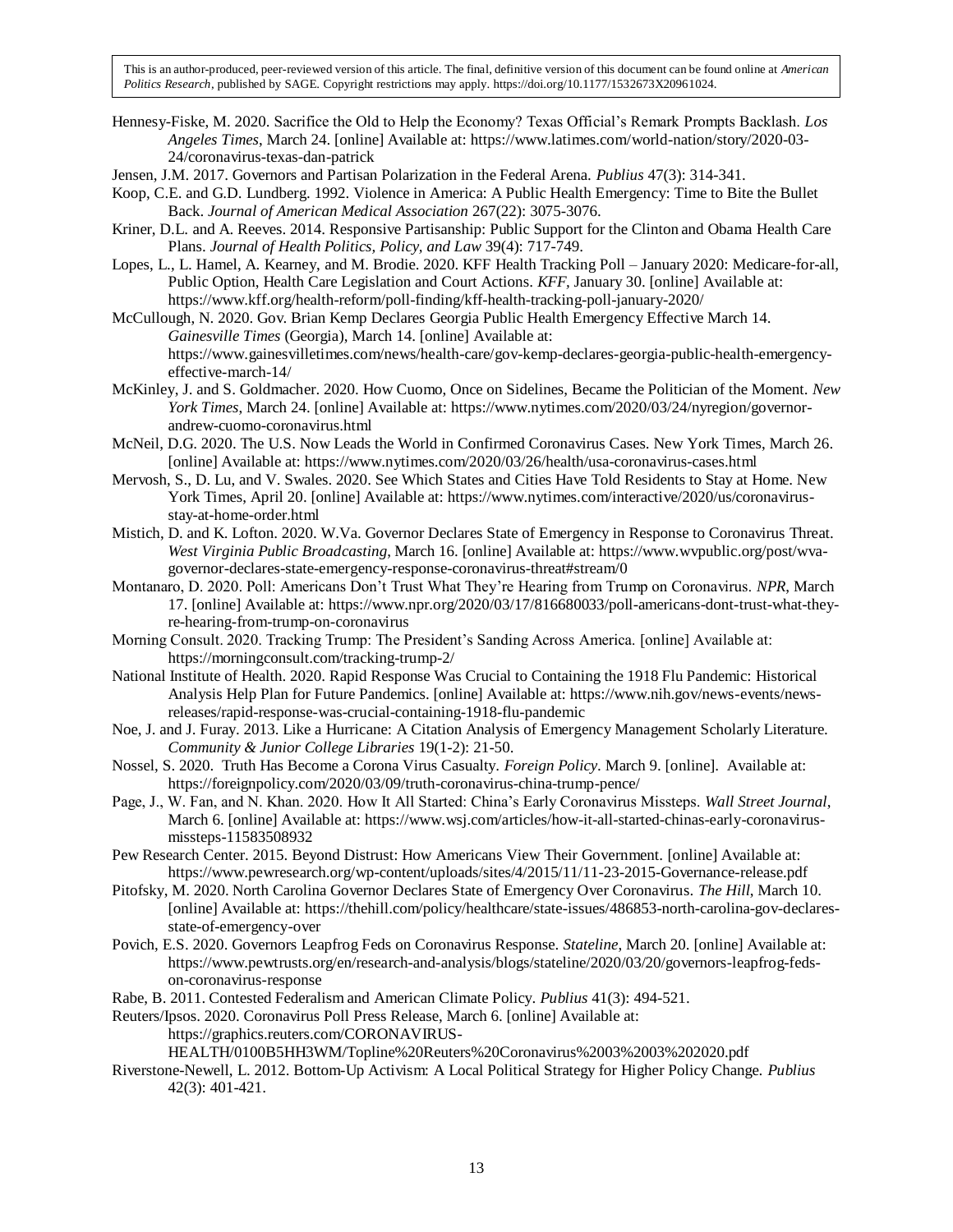- Rose, S. and C.J. Bowling. 2015. The State of American Federalism 2014-2015: Pathways to Policy in an Era of Party Polarization. *Publius* 45(3): 351-379.
- Rose, S. and G. Goelzhauser. 2018. The State of American Federalism 2017-2018: Unilateral Executive Action, Regulatory Rollback, and State Resistance. *Publius* 48(3): 319-344.
- Rubin, J. 2020. Trump is Playing Russian Roulette With American Lives. *Washington Post*. March 24. [online] Available at: https://www.washingtonpost.com/opinions/2020/03/24/trump-plays-roulette-with-americanslives/.
- Rutkow, L. 2014. An Analysis of State Public Health Emergency Declarations. *American Journal of Public Health* 104(9): 1601-1605.
- Rutkow, L. and J.S. Vernick. 2017. Emergency Legal Authority and the Opioid Crisis. *New England Journal of Medicine* 377(26): 2512-2514.
- Sepkowitz, K. 2020. Why South Korea Has So Few Coronavirus Deaths While Italy Has So Many. *CNN*, March 17. [online] Available at: https://www.cnn.com/2020/03/16/opinions/south-korea-italy-coronavirussurvivability-sepkowitz/index.html
- Shabad, R., K. Hunt, and J. Tsirkin. 2020. Partisan Outrage Erupts in the Senate as Coronavirus Stimulus Bill Fails for a Second Time. *NBC News*, March 23. [online] Available at: https://www.nbcnews.com/politics/congress/congress-deadlocked-over-massive-corona-virus-stimulus-billtalks-ongoing-n1166501
- Slaughter, A.M. 2020. Forget The Trump Administration. America Will Save America. *New York Times*, March 21. [online] Available at: https://www.nytimes.com/2020/03/21/opinion/sunday/coronavirus-governorscities.html
- Somin, S. 2019. How liberals learned to love federalism. *This Washington Post*, July 12. [online] Available at: https://www.washingtonpost.com/outlook/how-liberals-learned-to-love-federalism/2019/07/12/babd9f52- 8c5f-11e9-b162-8f6f41ec3c04\_story.html
- Stevens, H. 2020. Why Outbreaks like Coronavirus Spread Exponentially, and How to "Flatten the Curve." *Washington Post*, March 14. [online] Available at: https://www.washingtonpost.com/graphics/2020/world/corona-simulator/
- Tapper, J. 2020. State of the Union. *CNN*, March 8. [online] Available at: https://www.cnn.com/videos/politics/2020/03/08/sotu-adams-trump-healthier-than-i-am.cnn
- Taylor, D.B. 2020. A Timeline of the Coronavirus. *New York Times*, March 19. [online] Available at: https://www.nytimes.com/article/coronavirus-timeline.html
- White House. 2020. Remarks by President Trump, Vice President Pence, and Members of the Coronavirus Task Force in Press Conference. [online] Available at: https://www.whitehouse.gov/briefingsstatements/remarks-president-trump-vice-president-pence-members-coronavirus-task-force-pressconference-3/
- World Health Organization. 2020. Novel Coronavirus (2019-nCoV). Situation Report-66, March 26. [online] Available at: https://www.who.int/docs/default-source/coronaviruse/situation-reports/20200326-sitrep-66 covid-19.pdf?sfvrsn=9e5b8b48\_2
- Zahariadis, N. 2003. *Ambiguity and Choice in Public Policy*. Washington, DC: Georgetown University Press.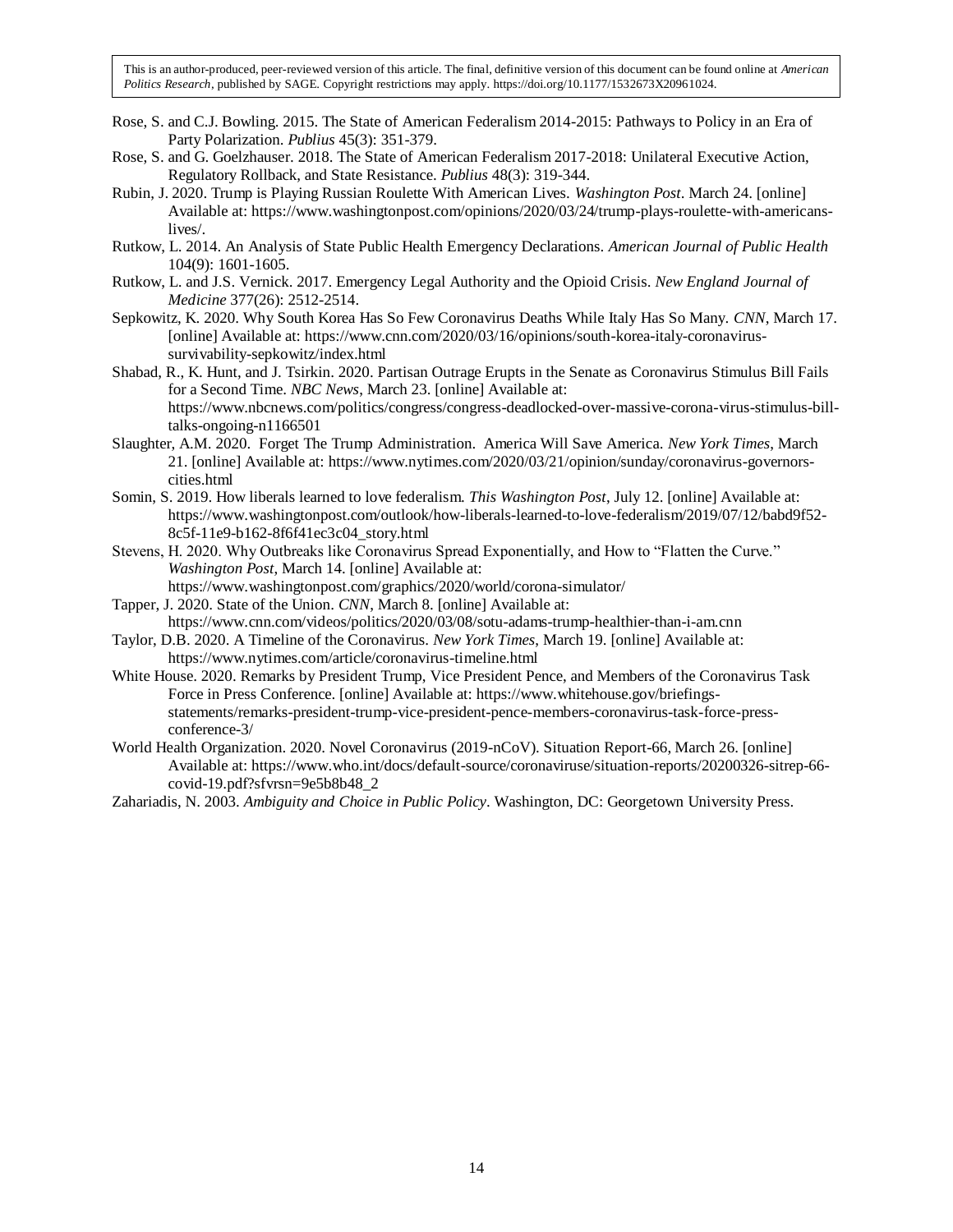#### **Tables**

### **Table 1. Findings from EHA Analysis**

|                               | Model 1              | Model 2              | Model 3              |
|-------------------------------|----------------------|----------------------|----------------------|
| Democratic governors          | $2.671(.946)$ **     | .943(.039)           | $4.146**$            |
| Republican governors          |                      | $.950(.015)$ ***     |                      |
| Presidential job approval     | $.952 \,(.016)$ **   |                      | $.944 \,(.016)$ ***  |
| Interaction:                  |                      |                      | $1.058(.029)*$       |
| (Gubernatorial partisanship X |                      |                      |                      |
| Presidential job approval)    |                      |                      |                      |
| Confirmed cases (US)          | $.00002(.00001)$ *** | $.00002(.00002)$ *** | $.00001(.00001)$ *** |
| Percentage of US cases        | .333(.845)           | .414 (1.384)         | 6.054(15.933)        |
| Confirmed cases (state)       | .770(0.166)          | .881 (.174)          | .718(.163)           |
| Days since first case (state) | 1.020(0.011)         | 1.014(0.011)         | 1.022(.012)          |
| Population over 60            | $.698(.079)$ **      | $.758(.076)$ **      | $.681(.082)$ ***     |
| Population density            | $1.002(.001)$ ***    | $1.002$ $(.001)$ *** | $1.002(.001)$ ***    |
| Gamma                         | 4.129                | 3.917                | 4.279                |
| N-size                        | 2530                 | 2530                 | 2530                 |
| Log likelihood                | 123.641              | 120.243              | 125.294              |
| BIC                           | $-168.922$           | $-162.127$           | $-164.392$           |

Note: Hazard ratios reported. Alpha levels \*<.05, \*\*<.01, \*\*\*<.001. Standard errors in parenthesis

# **Table 2. Findings from EHA Analysis**

|                               | Model 4              |                     |                 | Model 5              |
|-------------------------------|----------------------|---------------------|-----------------|----------------------|
|                               | base category        | base category       | base category   | Interaction with     |
|                               | Republicans          | Republicans on or   | Democrats on or | Presidential job     |
|                               | before Mar 13        | after Mar 13        | after Mar 13    | approval             |
| Democratic governors          |                      |                     |                 |                      |
| Before March 13               | $2.177(.823)*$       | 6.703 $(3.505)$ *** |                 | .949(.039)           |
| On or after March 13          | .436(.374)           | 1.341(1.046)        | 4.998 (3.829)*  | $.994 \,(.066)$      |
|                               |                      |                     |                 |                      |
| Republican governors          |                      |                     |                 |                      |
| Before March 13               |                      | 3.079 (1.848)       | 2.296 (1.972)   | .972(.019)           |
| On or after March 13          | .325(.195)           |                     | .746(.582)      | $.939(.015)$ ***     |
| Presidential job approval     | $.956(.016)$ **      |                     |                 |                      |
| Confirmed cases (US)          | .000004 (.000004)*** |                     |                 | $.00002(.00001)$ *** |
| Percentage of US cases        | .244(.681)           |                     |                 | .826(2.407)          |
| Confirmed cases (state)       | .886(.211)           |                     |                 | .895(.193)           |
| Days since first case (state) | 1.016(.012)          | 1.017(0.013)        |                 |                      |
| Population over 60            | $.741(.092)*$        | $.780(.082)*$       |                 |                      |
| Population density            | $1.002$ $(.001)$ *** | $1.002(.001)$ ***   |                 |                      |
| Gamma                         | 4.613                |                     |                 | 4.034                |
| N-size                        | 2530                 |                     |                 | 2530                 |
| Log likelihood                | 127.405              |                     |                 | 121.677              |
| <b>BIC</b>                    | $-160.778$           |                     |                 | $-149.322$           |

Note: Hazard ratios reported. Alpha levels \*<.05, \*\*<.01, \*\*\*<.001. Standard errors in parenthesis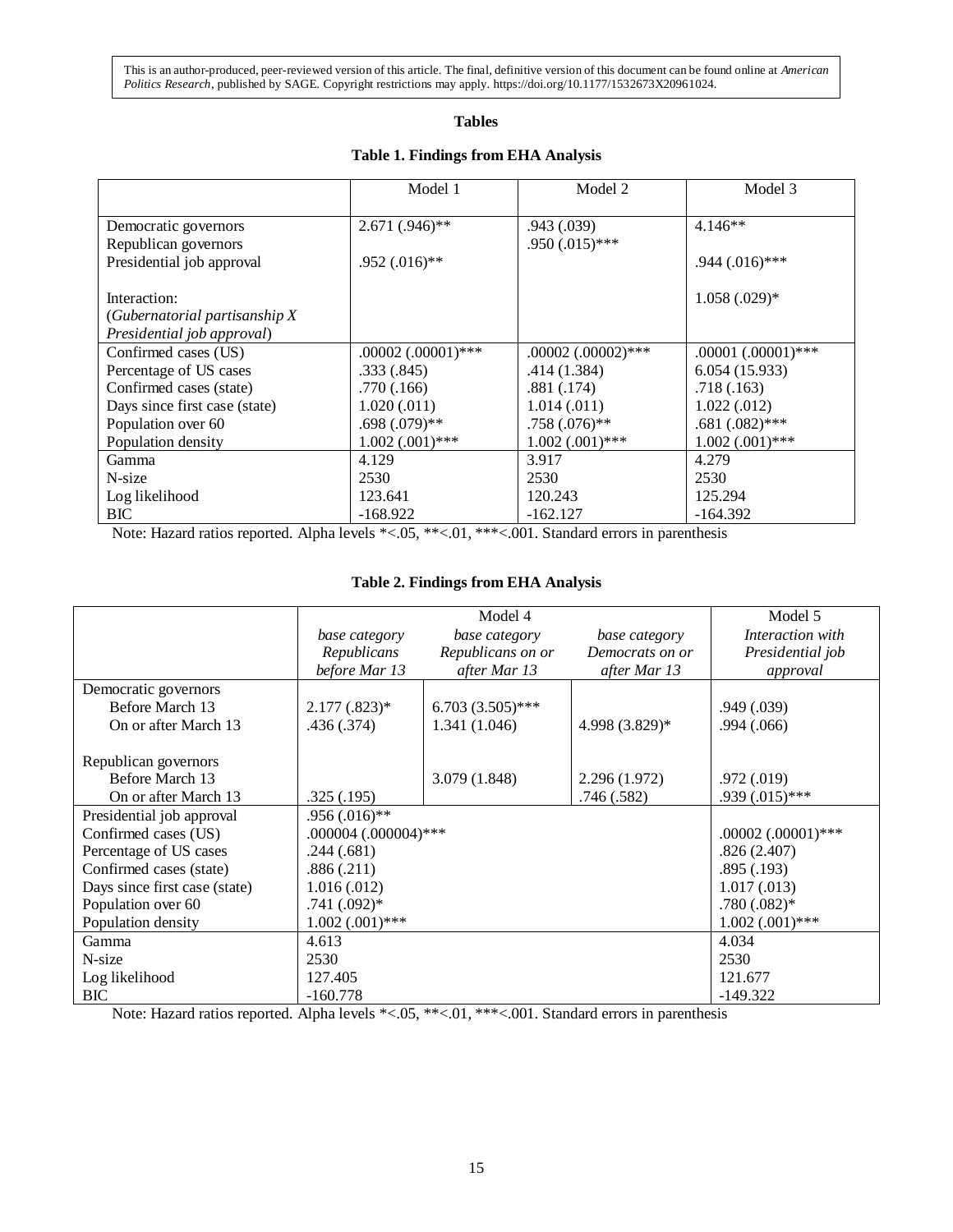#### **Figures**



# **Figure 1. Kaplan-Meier Failure and Smoothed Hazard Estimates**